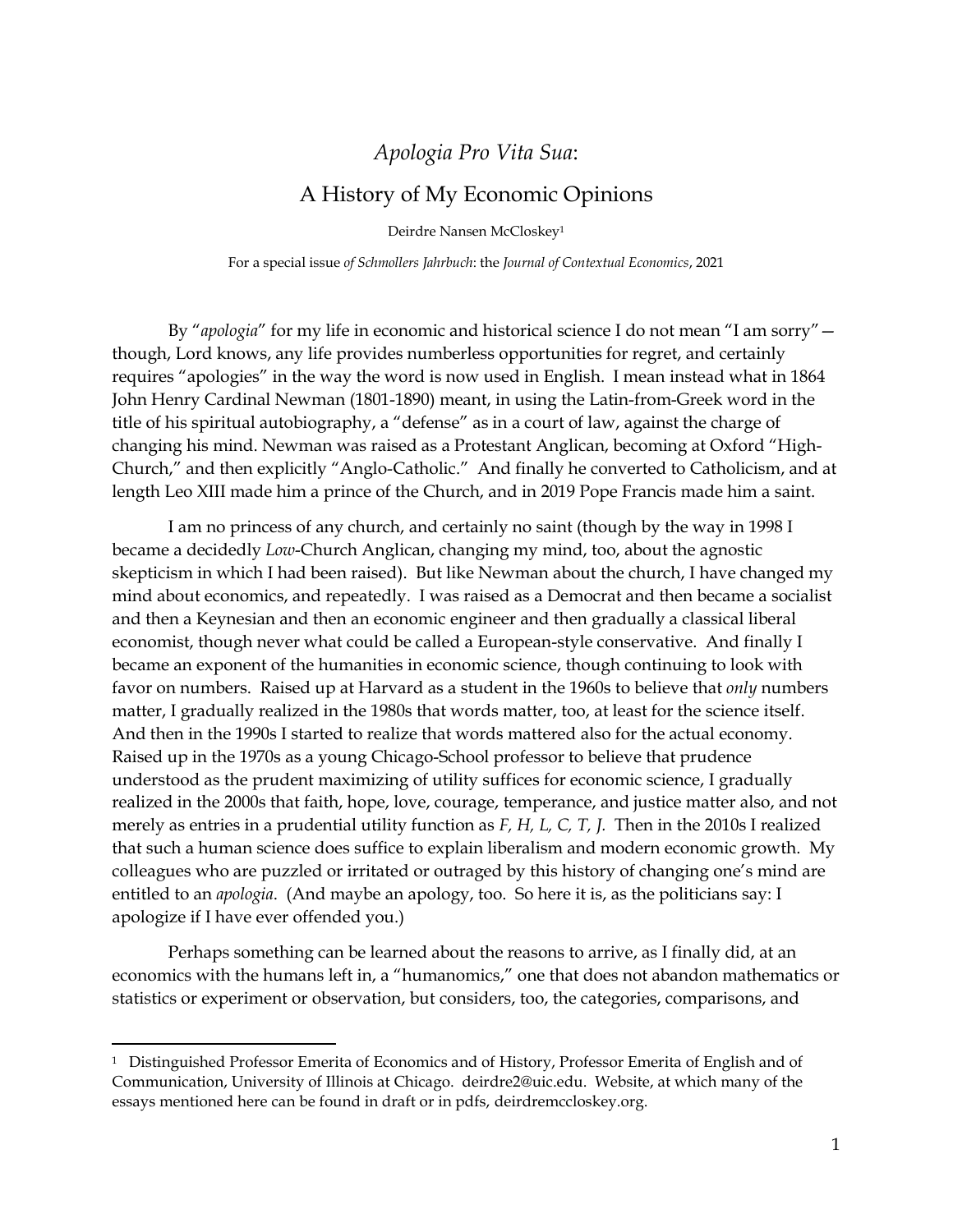human meanings revealed in language.2 Maybe something, too, can be learned about how scientists change their minds, the "rhetoric" of science. Newman spoke in 1870 of a "grammar of assent," quite contrary to the official, pre-Kuhnian account of scientific rhetoric as axiomatic deduction and hypothesis rejection. What Cardinal Newman said about the 19th-century's understanding of logic and testing can also be said of its descendant, the 20<sup>th</sup>-century's positivist method—for example, the axiomatization and econometrics that I was trained in. Newman observed that such a method is "loose at both ends."3 The mechanical method summarized in 1957 by Tjalling Koopmans's *Three Essays on the State of Economic Science* requires undefended premises at the one end, and at the other end does not arrive by itself at useable conclusions for actual science or actual life. A high-brow example in economics is the Lucas Critique of macroeconomic policy. One estimates econometrically how much inflation rises when the Fed increases the money supply. But the human meaning of the policy can change as a result of the very increase, making the estimate on the basis of past meanings meaningless. Lucas called it "régime change," but didn't draw the correct conclusion—that mechanism must yield to a broader humanomics, tightening the looseness at the ends.

As the literary critic Wayne Booth formulated the matter in 1974 in *Modern Dogma and the Rhetoric of Assent*, a complete practice such as economic science depends on a rhetoric of assent, a practical wisdom (*phronēsis,* said the Greeks), at both ends, rather than merely the mechanical skepticism (if regularly feigned) about the middle bits. Booth's rhetoric of assent and Newman's grammar of assent constitute, Booth wrote, an "art of discovering good reasons, finding what really warrants assent because any reasonable person ought to be persuaded by what has been said."4 To express it in a way any economist will understand, Newman in 1870, Booth in 1974, and McCloskey in 1983 came out for Bayesian inference. Whether in science or in life, for any actual human action you need beliefs (and their warrants) about priors, and then you need judgments (and the courage for decisions) about posteriors—at both ends. For example you might assent (or not) to a proposition that God does not play dice with the universe, or that governmental coercion is an imperfect substitute for mutually beneficial deals. The middle bits in such assents, or dissents, though necessary, and lovely, and dead easy to teach, do not suffice.

And then it turned out that all this led to a humanistic economics, which further turned out to have a killer app—a true scientific explanation of the nature and causes of the wealth of nations.

§

It's an advantage in having an intellectual development to be a little stupid, or at best earnestly naïve, as on both counts I am. Natural economists—natural because their

<sup>2</sup> Bart Wilson coined the term. See Smith and Wilson 2019 and McCloskey 2011 .

<sup>3</sup> Newman 1870, p. 284.

<sup>4</sup> Booth 1974. p. xiv; compare Booth 2005.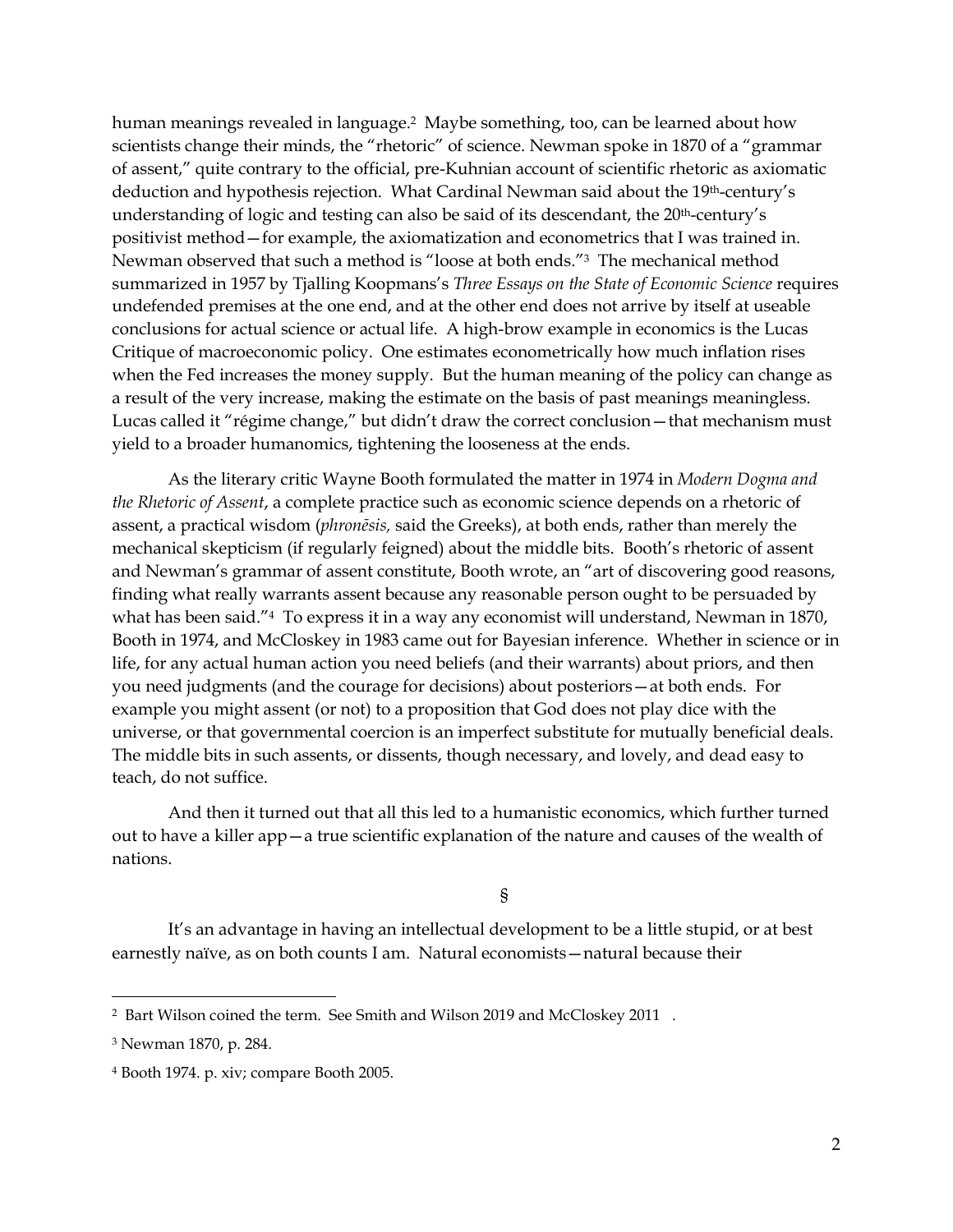personalities make it a snap for them to grasp how a maximizing person would behave—find it hard to develop. They are too smart at the outset. They get it immediately, and then keep it, forever.5 On the contrary, I am not a natural economist. It was hard for me to learn economics of the Samuelsonian and Friedmanite and Koopmanslijk sort. It didn't fit my personality or ethical upbringing. But I declare on oath here that at each stage of learning, from child to old lady, I was stupidly, naïvely sincere, believing earnestly in each of the half-truths grasped along the way. Really.

My little witticisms, to which I am addicted, give people sometimes the opposite impression, of an insincere ironist of the sort the great Joseph Schumpeter was. He was unable to quite let go of his early (and sound) understanding of markets, or then of his youthful (if disproportionate) admiration for a Marxian sociology, or then of his mature (if premature) findings on economic and intellectual history, all of them busily making ironic little jokes about each other throughout his book of 1942, *Socialism, Capitalism and Democracy*. <sup>6</sup> In my case, no, believe me: I am a serial believer. Contradictory as are the successive economic opinions I have held, I was stupidly loyal to each.

All of us begin with what Schumpeter called one or another "pre-analytic vision" even about the economy. Another expression would be "pre-judgments," "prejudices." I used the word, so to speak, without prejudice, because we cannot but have them, for good or ill - those Bayesian priors, and then the human judgments about the resulting Bayesian posteriors. They are the rhetoric with which we say the world, in physics or in theology or in economics. There is no view from nowhere. The prejudices with which a child or a scientist views the economy are bundles of metaphors, narratives, interests, viewpoints, conventions, ethical evaluations, empirical pre- or post-judgments that necessarily start and help finish any thought about the world. They are provided at both ends largely by the arts and humanities, the latter being what German speakers call *die Geisteswissenschaften*, "the spirit sciences," which therefore are essential to any science, *physisch* or *sozial*. In physics for example one might start—it has been amazingly productive—with the prejudice that the world is mathematical.<sup>7</sup>

In economics one might declare at the start that the economy is a input-output machine, a production function. Or one might declare that it is a system of exploitation. Or that it is Mama's grace. We all have such prejudices, what Kenneth Boulding called images. <sup>8</sup> I did have them—and now do, though different ones than the ones I had as a child or as a young economist. The task is to get better ones, in which case our sciences come out better. When the prejudice of an American geologist was that continents were stable, he could not explain mountains, rather a serious flaw in such a science. When the prejudice of a Mayanist was that the carved glyphs were decorations, she had no chance of coming to read them. When the prejudice of a German astronomer was that what we now call the Milky Way galaxy was the

8 Boulding 1956.

<sup>5</sup> McCloskey 1992.

<sup>6</sup> The evidence is given in McCloskey 2018b.

<sup>7</sup> Wigner 1960.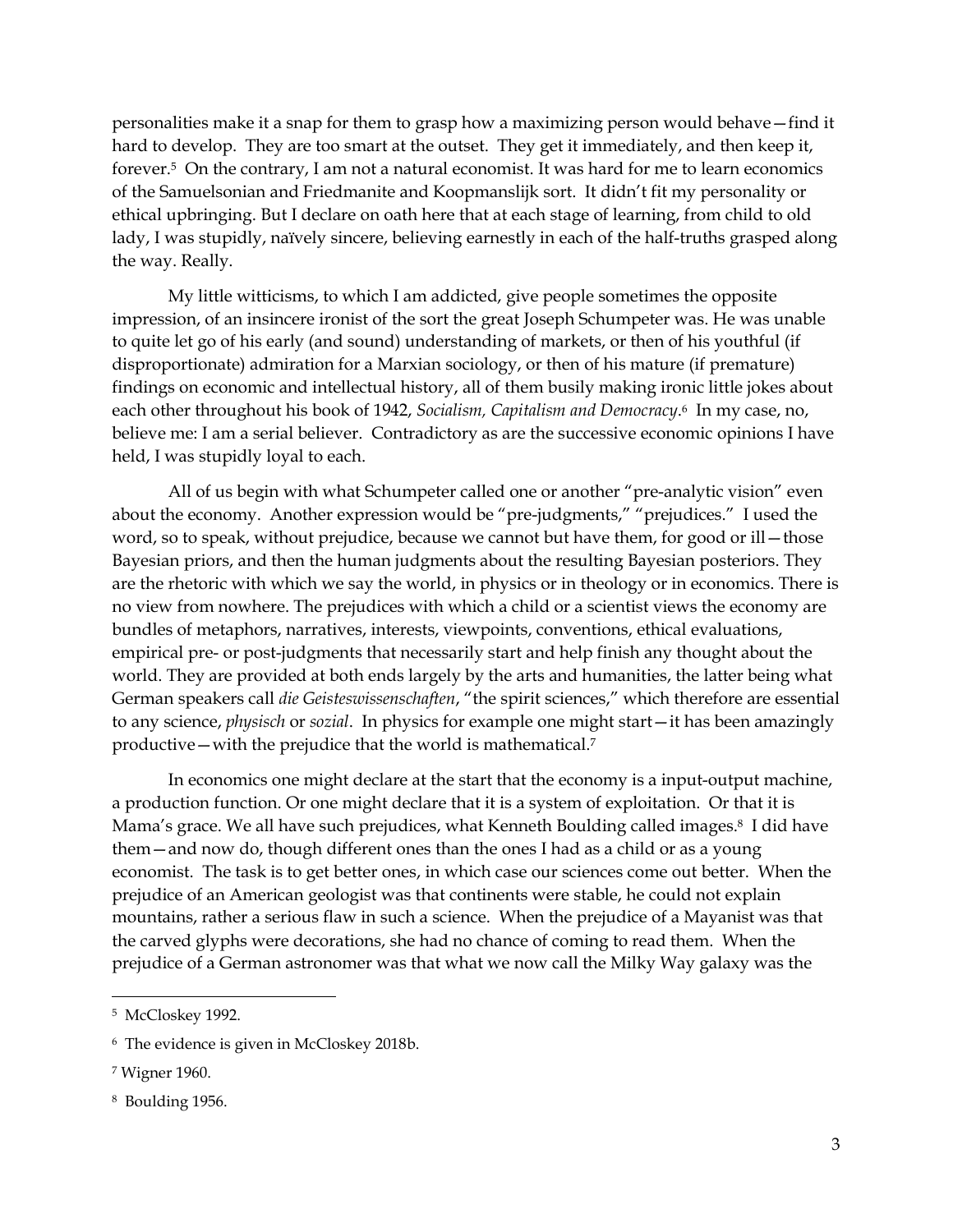whole universe (contrary to Kant's prejudice on the matter), he could not come to see that the smudges called nebulae were some of the 200 billion other galaxies. When the prejudice of an economist—and we are all at least amateur economists if we have any thoughts about the economy—is that trade is zero sum, she cannot explain mutual advantage, much less measure it.

A very young child, I do recall, views the getting of goods and services as manna from heaven, or more exactly from Mama. Some adults, and even some adult economists, cling to such an ur-vision. The anthropologist Alan Page Fiske argues persuasively on psychological and cross-cultural evidence that children develop in succession four "elementary forms," which then haunt the minds of adults.<sup>9</sup> The earliest is communal sharing (you get meat because you are part of Our Crowd, or of My Mama's Family), then authority ranking (I am the chief, or the father, so I get more meat: see for early instances Terrible Twos), and then (part of a child's earliest memories at about age 4 or 5: "Play nice, Bobby") equality matching (we're all in this together, so let's make the amounts of meat exactly equal for everyone).

None of these first three ethically approved forms of allocation involve prices, that is, exchange rates between two different kinds, meat for milk, say, or arrow points for cave paintings. Fiske says that the fourth elementary form, "market pricing," seems ethical only when a child is about eight years old, exchanging my frog for your jackknife. Some adults never get over their pre-eight-year-old disapproval of exchange, and cling to the elementary forms one through three. A baseball commentator said of an exchange of players between teams, "Getting four hot prospects for one old player is a win." The other commentator replied, using the wise cliché in justification for market pricing, "Well, I call it a win-win."<sup>10</sup>

The pre-judgment of unequal exchange, of one side winning and the other losing, of the sports-and-business talk of nations "competing," runs through the history of economic policy like original sin. It came out recently in Peter Navarro, President Trump's advisor on foreign trade, picked by Trump because Navarro—a Harvard PhD, for shame—fed back to him Trump's mafioso-style prejudice that exchange is cheating backed by coercion, an offer you can't refuse. The economists of unequal exchange from Friedrich List to Raul Prebisch to Peter Navarro never get to the pre-analytic vision of the eight-year old, of win-win. And even some of the best among us retain an inchoate feeling that exchange is hurtful and corrupting. I have a dear friend, a brilliant Marxist economist, who says, "I *hate* the market!" I reply, "Jack, you don't hate the market. Your home is filled with lovely antique furniture you have acquired through the elementary form of market pricing." "I don't care: I *hate* the market."<sup>11</sup> Like the Wizard of Oz, a pre-analytic vision runs the show from behind the curtain.

<sup>9</sup> Fiske 1991. Fiske cleverly points out that the succession of the four corresponds in the theory of scaling to categorical scales (in/out), ordinal scales (higher/lower), interval scales (same amounts), and ratio scales (such as Fahrenheit temperature). My friend Rick Wicks of Gothenburg University put me onto Fiske.

 $10$  The phrase win-win was coined in the 1920s by the management theorist Mary Parker Follett.

<sup>&</sup>lt;sup>11</sup> Amariglio and McCloskey 2008.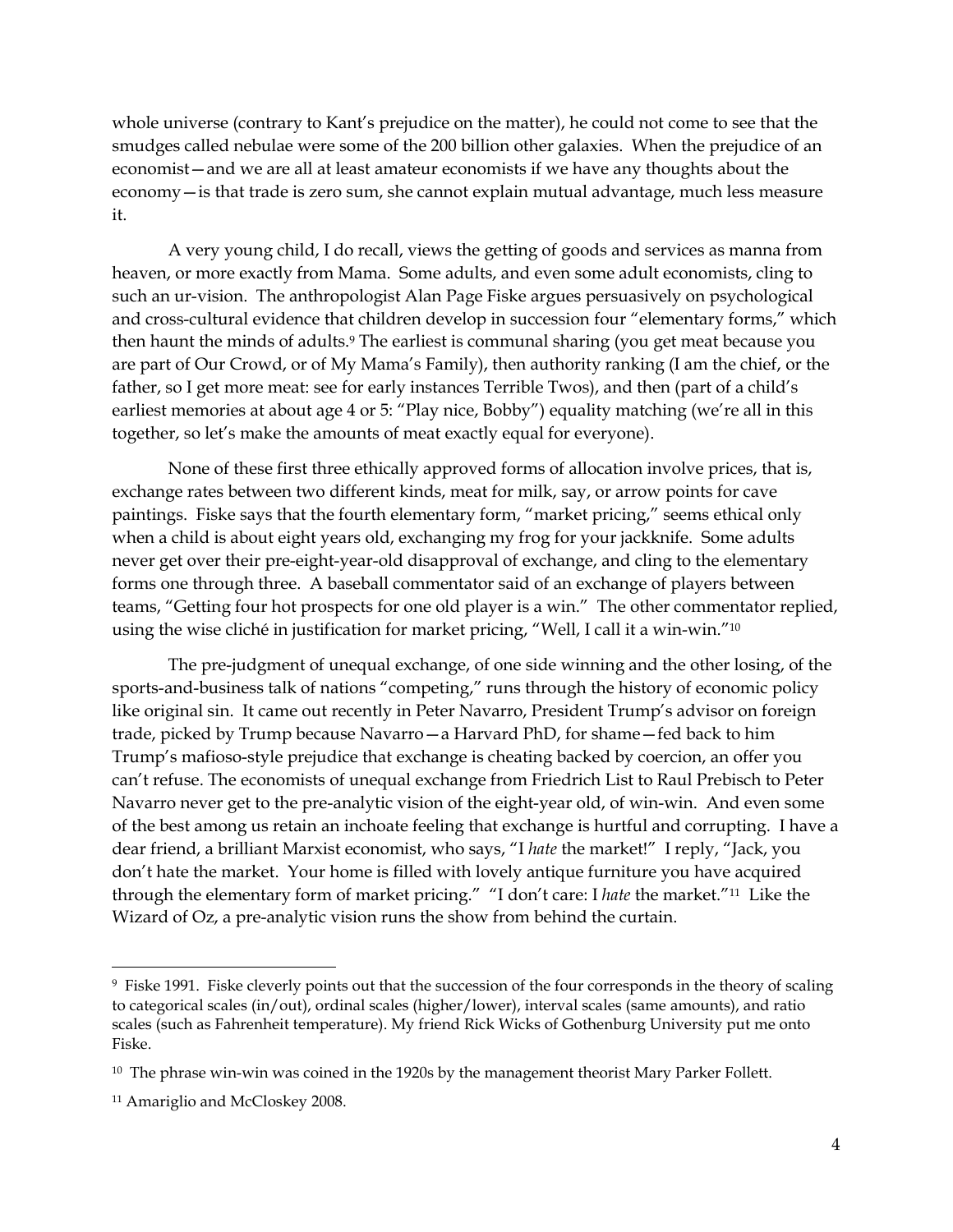At age 16 I agreed with Jack's feeling, and viewed myself as a socialist, admittedly unlike Jack a decidedly unlearned one. I happened in 1958 to devour in the Andrew-Carnegiefinanced public library of Wakefield, Massachusetts the Russian prince Pyotr Kropotkin's *Mutual Aid: A Factor of Evolution* (1902) and the gullible American journalist John Reed's *Ten Days That Shook the World* (1919). If I had instead come across Rose Wilder Lane's *The Discovery of Freedom* (1943) or Ayn Rand's *Atlas Shrugged* (1957) I suppose I would have gotten a better grasp of market pricing, earlier. Many market-loving classical liberals came to liberalism by that free-market path, and were never socialists. Yet the socialism-to-liberalism route is very common in 20th century political biographies, such as Leszek Kołakowski's or Robert Nozick's or, to descend a couple of notches, D. N. McCloskey's. (The contrary route from market liberal to state socialist is vanishingly rare.) The old joke is that if you are not a socialist by age 16, you have no heart. If you are still a socialist at 26, you have no brain. (I adjust the ages.)

Why has socialism kept its appeal since 1848 to every new generation of young people, including mine, in the face of repeated disasters in its application? ("Our socialism will be different," the kids declare, "because we are pure of heart.") Well, for one thing, we all grow up in families, which of course must be little socialist communities, from each according to her ability, to each according to his need, communal sharing. Friends are that way, too. Erasmus of Rotterdam started every edition of his compilation in the early 16<sup>th</sup> century of thousands of proverbs with "Among friends, all goods are common."<sup>12</sup> That's right. If you buy a large pizza for the party, but then declare, "I paid for it, so I get to eat it all," you won't be invited back. Market pricing be damned: among family and friends it's communal sharing or equality matching, and, in political cases backed by coercion, sometimes authority ranking, all the way down.

Therefore, when a naïve adolescent in a theoretically non-hierarchical society, such as I was, discovers that there are poor people, her generous impulse is to bring everyone into her family—a family of, say, 330 million souls, a social democracy. She would not have such an impulse if she had been raised in a hierarchical society, whether aristocratic or authoritarian, in which the hierarchy is naturalized. Aristotle, the tutor of aristocrats in a slave society, declared that some people are slaves by nature. And the fictional pig/commissar in Orwell's *Animal Farm* declared that all animals are equal, but some animals are more equal than others. Under "capitalism," man exploits man; under socialism, it's the other way around. The literary critic Tzvetan Todorov reports that Margarete Buber-Neumann (Martin Buber's daughter-in-law), "a sharp-eyed observer of Soviet realities in the 1930s, was astonished to discover that the holiday resorts for ministry employees were divided into no less than five different levels of 'luxury' for the different ranks of the communist hierarchy. A few years later she found the same stratification in her prison camp."<sup>13</sup>

The other reason socialism is attractive to 16-year olds in a modern economy, and another reason we will have to keep refuting it with each new generation, forever, is (as the economist

<sup>12</sup> Erasmus 1500-1533.

<sup>13</sup> Todorov 2000 (2003), p. 83.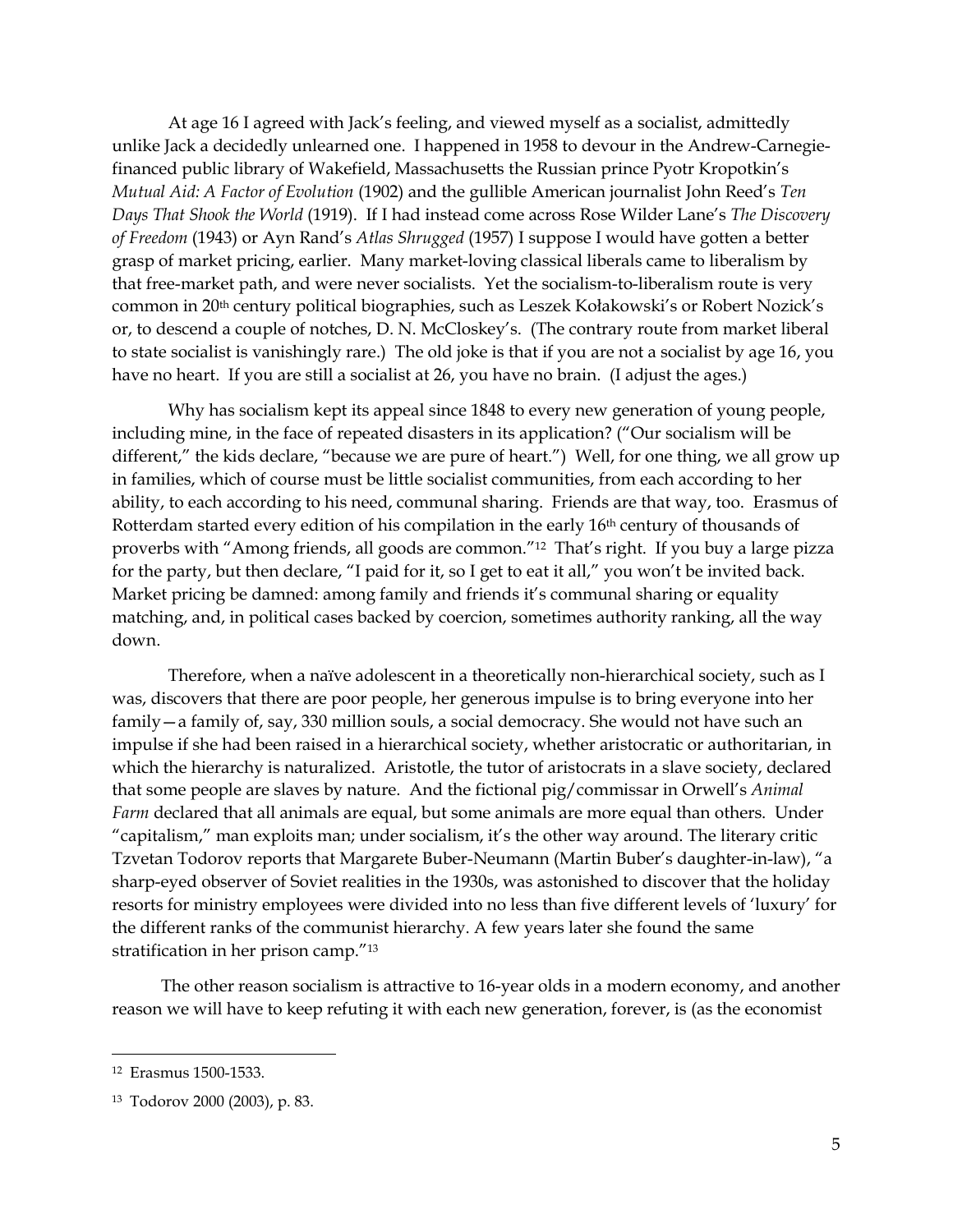Laurence Iannaccone argues) that the more complex an economy becomes, and the further people are from work with some obvious fruit, being further and further up the astonishingly long supply chains of a modern economy, the less obvious becomes the link between effort and reward, and especially their social good. <sup>14</sup> Close up, the economy looks to a modern teenager more and more like arbitrary manna from heaven, to be "distributed," as the unhappy choice of words has it, among members of a family. In the 1950s it was my condition, a teenage child of a Harvard professor, whose money dropped on the family like manna. To a person embedded in a large company, and still more in a governmental office, or a monastery, or a graduate school, and most of all in a loving middle-class family insulated it seems from the market, it's back to communal sharing.

By contrast, a person, even a 16-year-old person, who works on a family farm or in the family's small shop has no trouble seeing the connection between effort and reward, even in the society as a whole, and its advantages. My students who are like that grasp economics with ease. They grasp the basics of scarcity and specialization and the win-win of exchange. I have friends who grew up on dairy farms, milking cows to sell the milk twice a day 365 days a year, no breaks. They know effort and reward and the market, and make good economists and very good workers.15 St. Paul of Tarsus had no trouble seeing it in the little economy of Thessalonian Christians: "If any would not work, neither should he eat."16 Such a rule, so contrary to the recent construal of Christianity as a sweetly distributive socialism, is the only way in anything but a highly disciplined or greatly loving small group has to get a large pizza made in the first place for "distribution." But the modern middle-class child doesn't realize it. If he spends his life in a large organization up along the supply chain it is no wonder that he arrives at age 26, and then at age 76, not understanding economics, and favoring socialism. Senator Bernie Sanders and the British Labour Party leader Jeremy Corbyn were, like me, born in 1942. In 1958 we had the same opinion about "capitalism": overthrow it. Getting beyond such callow if emotionally satisfying opinions is difficult. The American novelist Saul Bellow said of his early Trotskyism, "like everyone else who invests in doctrines at a young age, I couldn't give them up."<sup>17</sup>

In 1960 such socialist leanings went along with folk music, to be amplified shortly by the worldwide upheavals in the late 1960s, and especially the Vietnam War. I came from what was known to us bourgeois youths as a "good" draft board. In a declining New England mill town there were plenty of young working-class youths to be sent to die in Vietnam, while the son of a professor was never going to go. It added guilt to my opposition to the War, and my singing against it. (Some of us said eventually to our Trotskyist selves, "Hmm: government can't do well even its most particular task, war. Interesting. Any implications for economic policy?") I

<sup>14</sup> Iannaccone 2018.

<sup>&</sup>lt;sup>15</sup> I instance a colleague at the University of Chicago in the 1970s, D. Gale Johnson (1916-2003), and my friend Bart Wilson (1969- ) at Chapman University, and outside of academic life my friends Chris Vinyard of Virginia and George Dunsmore of Vermont.

<sup>16</sup> 2 Thess. 3:10.

<sup>17</sup> Bellow 1994, p. 308.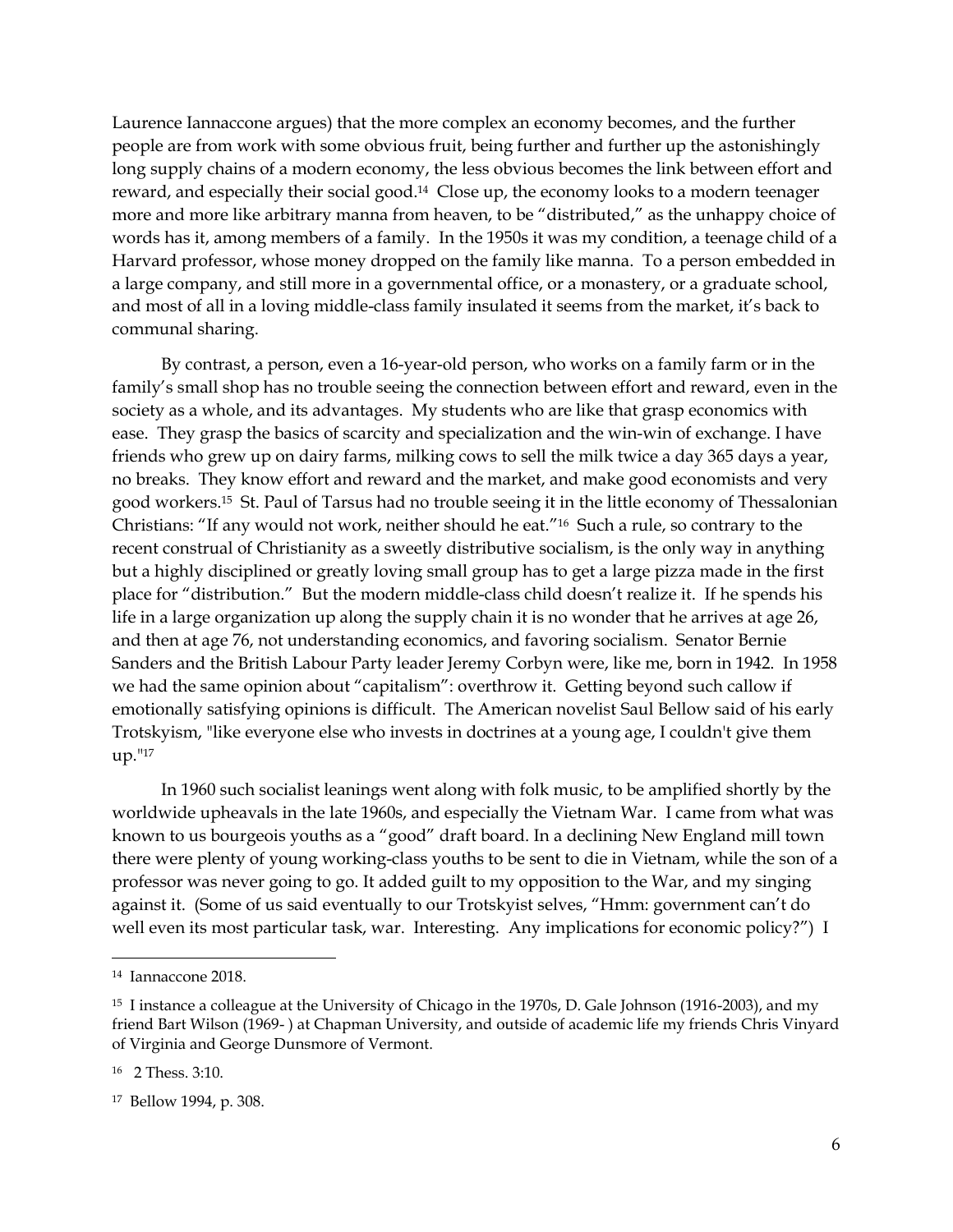was never a good musician, but learned to strum a guitar and sing with passion the leftish songs of struggle. Arise, you prisoners of starvation. I know more labor and protest songs than most of my leftish friends. If the economy is about distribution, not about scarcity or effort or allocation or creativity, and if the bosses have piles of gold in the back room, then anyone with a heart will view the virtuous task as a struggle to extract more gold from the bosses, to give it to the workers. The bosses have enough. It's the community-sharing theory of the economy that underlies policies for improving wages or working conditions by statute. Get more of that endless gold, by law. Make employers pay for safety, long holidays, health insurance, higher wages, anything, without limit. Zero sum.

Work in my family was praised, though. My family and my experience as a teenager gave dignity in particular to physical work, as suits a democracy, and as suited a socialist folk singer, and which most fortunately kept the later economist from ignorant snobbishness about laborers as slaves by nature. When the family in 1959 went to England for my father's sabbatical, I worked for a time as a laborer making hay on a farm in Wiltshire, drinking pints and pints of Ludlow beer in the pub with my English army mates, playing tennis on the lawn weekends with the daughters of Lord Tryon, Treasurer of the Queen's Household: in brief, I learned the British class system, and despite its nastiness began a lifetime love affair with Britain. In the short run such knowledge of class confirmed my socialist leanings.

Back home, my mother, an actress and opera singer and then a frustrated housewife trapped in the Feminine Mystique of the 1950s, did all the labor in the house, from sewing and cooking to mowing the lawn to demolishing non-bearing walls. Dad read the paper. In that respect I took after my mother, as a good physical worker. But of course work is work is work, as the economist's metaphor of human capital avers, and so the lessons of physical work apply to intellectual work, too. I once heard a paper entitled "Writing on the Bias" by a professor of writing saying that she learned to write expertly by watching her mother sew expertly, cutting cloth "on the bias" to give the skirt graceful movement. <sup>18</sup> Measure twice, cut once, check and tighten, and get the job done.

My mother's father was an electrical contractor. I am the only person in most rooms who can become an apprentice electrician in the state of Michigan, because my grandfather Fridtjof, my uncle Joe, and my cousin Phil were all members of the union there, which is the only way you get into it. (And yet Democrats are indignant when economists note that trade unions are cartels; maybe unions are a good thing, sometimes, the economist replies—I myself joined a union of professors in 2014, in protest at the nitwitted stubbornness of the University's administrators—but anyway they are cartels, raising the condition of one part of the working class at the expense of the rest.) I joined briefly at 17 the National Maritime Union, dreaming of going to sea in summers during college, until I learned that even under the protectionist Jones Act the only jobs for American able seamen (and I could barely tie a square knot) were garbage scows in Boston harbor. My first paid job after the English hay making was washing pots in a restaurant. I was so earnestly energetic that they offered me an apprenticeship as a cook. Teenagers are often prevented from working nowadays by the statutes inspired by trade unions

<sup>18</sup> Brodkey 1994.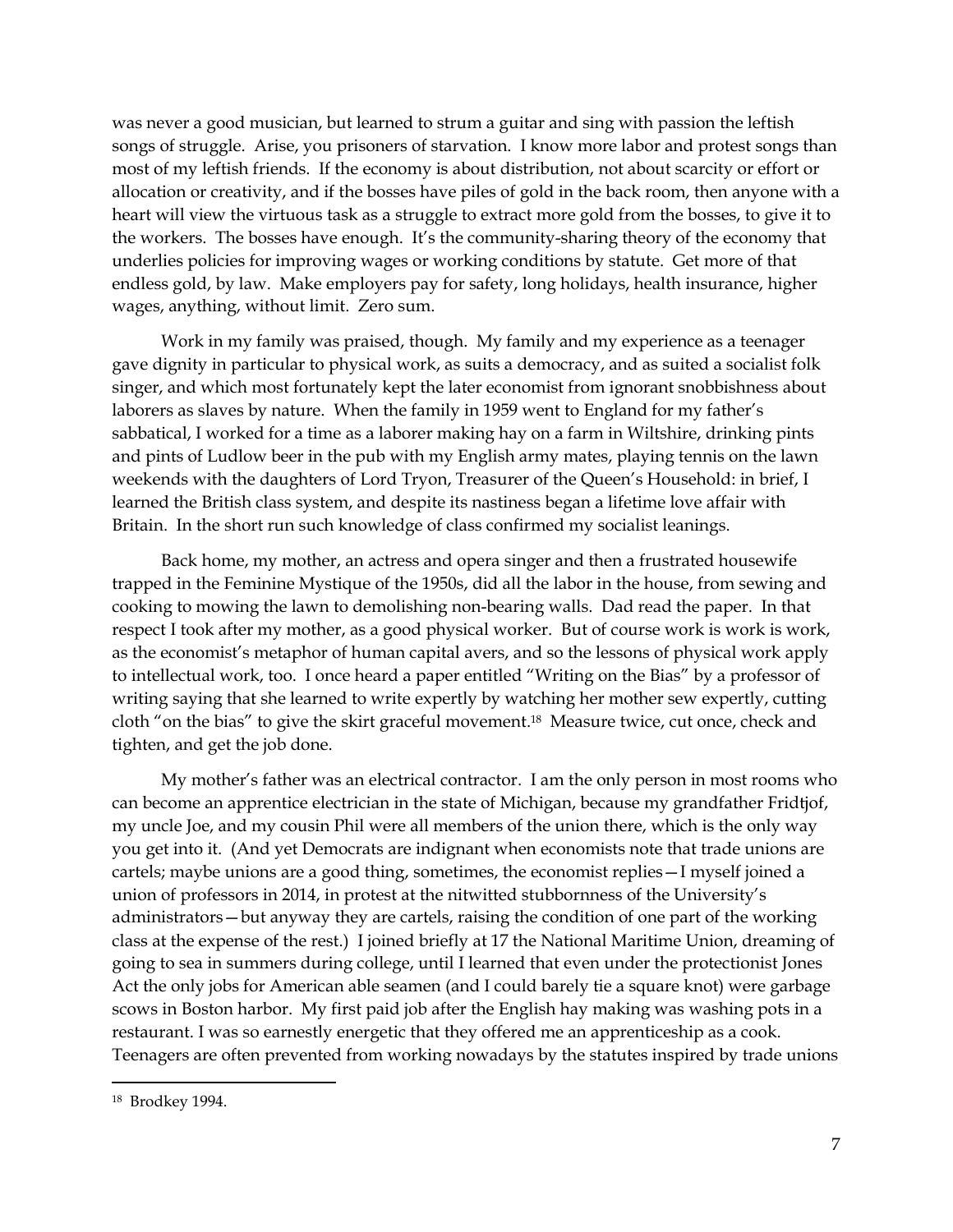and the theory of the boss' gold. But for the teenagers to work at menial jobs is good, especially if they are middle class and are going to be economists. Donald Boudreaux, the distinguished trade and legal economist, whose father was working class, notes wittily that at 18 his comparative advantage was indeed . . . bussing tables.

My regular summer job in four summers during college was as a laborer on the highway department of my home town north of Boston. I learned that working men are not idiots, something the bourgeoisie needs to learn. People who take their daily showers in the morning before going to the office need, as earnest democrats, to admire also people who take their showers in the evening, after getting dirty on the road crew. I especially admired my foreman, Glenn from Missouri. The Massachusetts men made fun of his Southern accent in the way of open ethnic nastiness in the 1960s, but he knew his craft, and taught what he could to the bourgeois summer boys. When I stop now and watch a man on a road crew raking asphalt, he probably thinks that the old lady is admiring his physique. No, she's examining his technique.

[Meanwhile I had a happy childhood, though like Churchill, Marilyn Monroe, James Earl Jones, and Joseph Biden I stuttered, quite badly. As the decades wore on in an occupation requiring a lot of talking I got better, until by now in my eighth decade I am nerveless about interviews and speeches—though I still stutter on the word . . . "stutter." I had all sorts of cultural advantages. It was ethically healthy for me to have a serious handicap.

My father, second son of a Wisconsin freight conductor, was distant but genial, absorbed in his own scholarly and social life, and playing billiards at a high level. I was never any good at billiards, but he taught me poetry, of which he had at his command hours and hours of recitation, from Keats down to amusing schlock like "The Cremation of Sam McGee." My mother was deeply loving of all her three children, which gave each of us irrational self-confidence. Her own mother, though a very good grandmother, was not loving to her daughters, imparting an irrational lack of confidence to an extremely gifted singer, actress, and at length poet.]

I came to Harvard College in 1960 intending to concentrate in history, because as an avid childhood reader I had come to love the glorious dead, the more dead the better. Still do. But I learned that the study of history required reading many long and tiresome books (of the sort I now write: irony upon irony). In those days That Noble Dream of objectivity, as Peter Novick chronicled it, ruled in American historical scholarship.<sup>19</sup> (Now of course, especially in U.S. history, it decidedly does not.) Objectivity, whether or not it was actually achieved in the age of the Cold War, did not at all suit a young social democrat—my first vote was in 1964 for Lyndon Johnson against the "conservative" Barry Goldwater—and so I looked around for another concentration. My father was a professor of political science at the same institution, and I could not therefore shift to what would have been natural for implementing my lifetime passion for raising up the working class (by bossing them around as I then thought; or by leaving them to get on with it, without occupational licensure or the war on drugs, and with an effective and

<sup>19</sup> Novick 1988.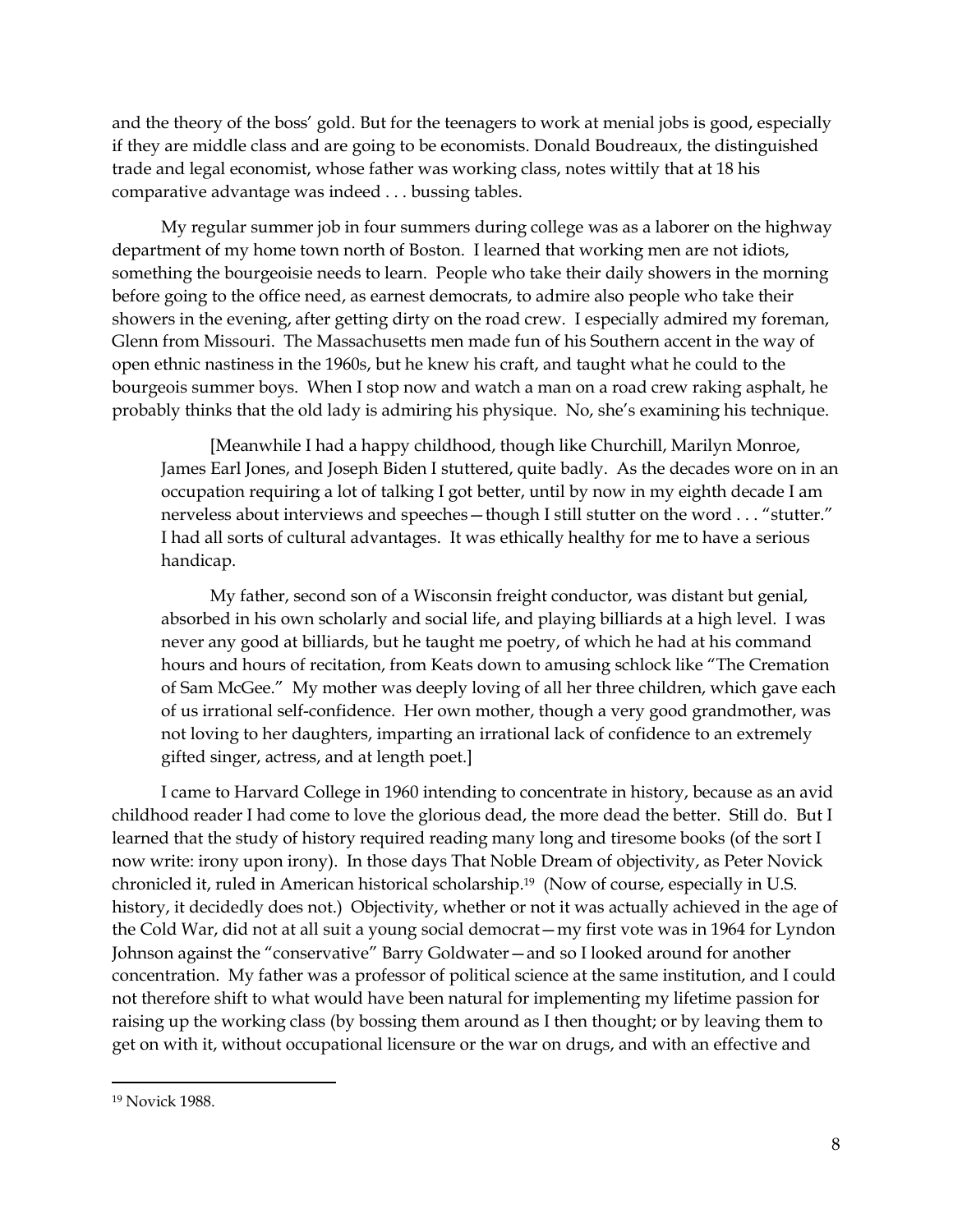dignified hand up, as I now think). Then I came across Robert Heilbroner's *The Worldly Philosophers: The Lives, Times, and Ideas of the Great Economic Thinkers* (1953) and was deeply charmed, as many budding American economists have been. Here was a way to raise up the poor directly, by fixing the economy, mild-socialism-style. In my second year I became an ardent student of economics, and have been ever since.

I realized that I needed mathematics to pursue it, and so took two years of calculus, though never going quite far enough. For what later became important in economics, I should have soldiered on through real analysis, the course (though pointless for actual science) that non-gifted concentrators in mathematics take in their second year.<sup>20</sup> Yet I had liked books *about* the history of mathematics such as Bell's popular book *Men of Mathematics* (more of those dead people), later studying the history and philosophy of mathematics more seriously, and acquired at least a conception from the outside about its higher studies.

Another source of news from higher mathematics was one of my two college roommates, David, who was a brilliant electrical engineer. David introduced me and my other roommate, Derek (who was better than I was at mathematical thinking, and at music) to items like Gödel's incompleteness theorems and Norbert Wiener's cybernetics and Claude Shannon's information theory. David also learned the banjo, and he and Derek of many instruments and I would leave off studying late of an evening to belt out labor songs. The songs fit with the economics that Derek and I were being taught—Keynes and social engineering to help the poor, by running their lives. Derek and I believed Keynes's lofty assurance in 1936 that an economist is "in a position to calculate the marginal efficiency of capital-goods on long views and on the basis of the general social advantage."21 Joan Robinson (1903-1983) was a young colleague and the greatest follower of Keynes. It was Robinson's judgment in 1946 that "when large scale adaptions have to be made, central control is much more flexible" than private enterprise.<sup>22</sup> It "takes twenty years for an industry under private enterprise to readjust itself to a fall in demand," so unlike the gratifyingly flexible nationalized industries then forming under Labour. To an old liberal nowadays their brisk statism seems, as the British would put it, daft, loony, bollocks, bonkers, stark raving mad—and very much *not* helpful to the poor. But it was highly flattering to young American economists just learning such magical ideas as the multiplier and the creation of supplies of goods and services out of demanding them. Derek and I, the official students of economics in our room, scorned David's reading during breaks from second order differential equations of Ludwig von Mises's *Human Action* (1949), the so-called Austrian economics focusing on creativity—which decades later I came to admire. Had I picked up the

 $20$  In an early chapter of his notoriously difficult freshman physics course at Cal Tech, the Nobel physicist Richard Feynman told the kids that they needed to learn some matrix algebra, and might as well see the simple proofs involved. Then he wrote, defensively, "What is [proof-oriented] mathematics doing in a physics lecture?" (Feynman 1963, vol. I, p. 22-1.) His rhetorical question—why proof? (he said "how various mathematical facts are demonstrated")—would startle an economist who has learned her mathematics outside the departments of physical science.

<sup>21</sup> Keynes1936, Chapter 12, Section VIII.

<sup>22</sup> Robinson 1946, p. 27.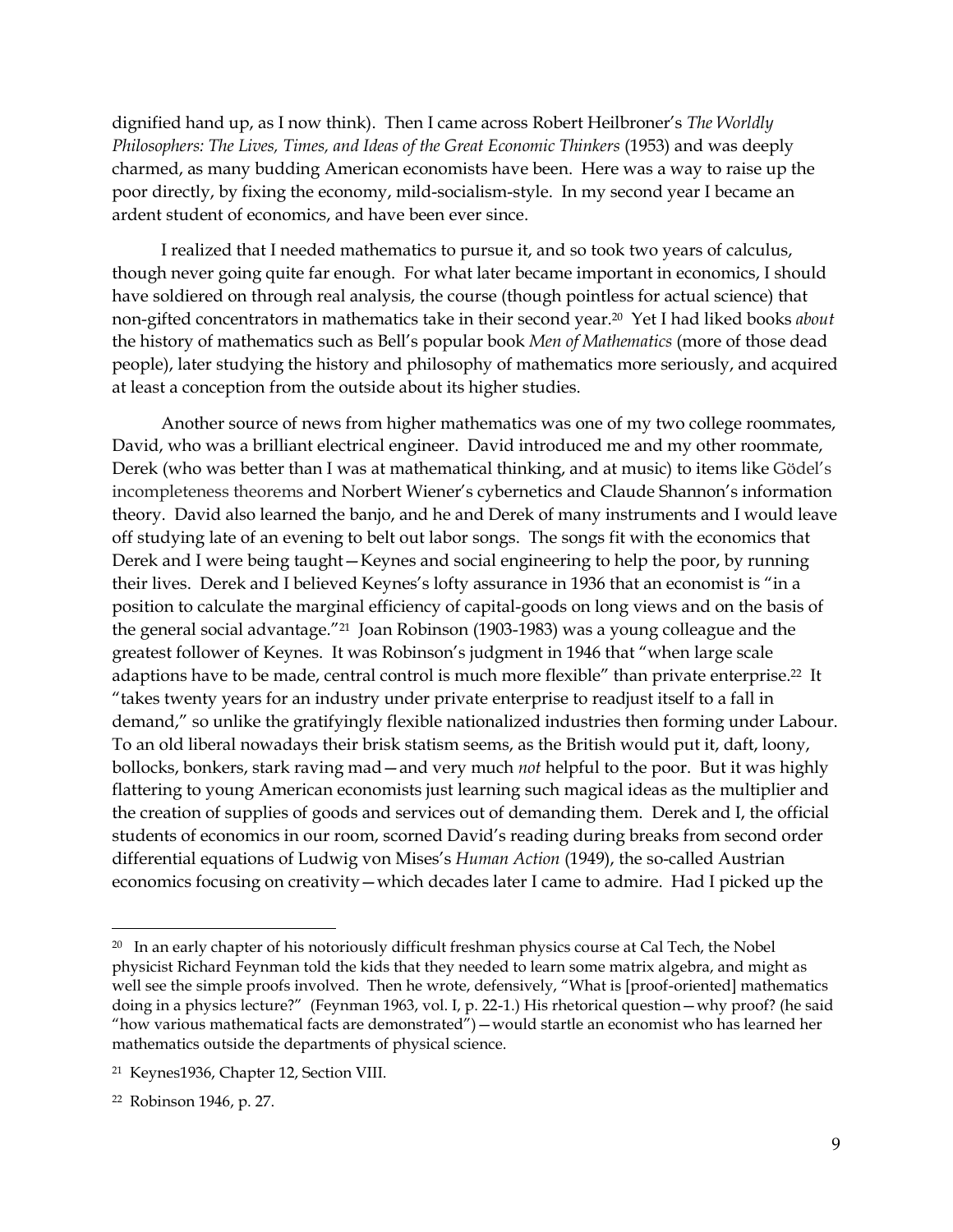book and read, instead of sneering at it from a lofty statism of long views able so easily discern the general social advantage, I would have saved a lot of time.

When in 1964 I shifted from Harvard College to Harvard graduate school in economics I was still supposing that my classmates and I would go down to Washington and, as the contemporary if daft phrase had it, "fine tune" the U.S. economy, or with still greater ease the Indian economy. The radio dial for tuning would be input-output analysis, which I had used to write my college fourth–year thesis. The thesis, which I have patented as a sleep aid, was not a good piece of work. I learned how to do economic research correctly by doing it at first incorrectly, and then having at least the minimally good taste to correct it. Input-output analysis is the businessperson's metaphor of a "supply chain" generalized to the whole economy. That a supply chain is called a "chain," as though there are no substitutes for making iron or ice cream *this* way, is what is wrong with it, and therefore with the input-output analysis that I applied for deciding on trucking vs. railroads in far India. (About India I knew very little except beloved stories by Kipling—"Do you like Kipling?" "No, I don't kipple"—and the sweet myths of planning that the British-educated Brahmins were articulating during those days, five year plans and all.) Why an undergraduate at Harvard would be good at "deciding" between Indian transport systems was part of the master myth of fine tuning. A snap: just consult your largely imaginary input-output table, with no substitutes, no human creativity, just top-down planning by Brahmins or Keynesians. It is a high-handed attitude towards economic development that I would some years later turn decidedly against, on scientific and ethical grounds. I was by 1970 listening to Theodore Schultz at the University of Chicago, and applying his vision of sensible peasants to the English Middle Ages. To honor the poor of India, or the glorious dead of 1300 CE, you have first to stop thinking of them as gormless idiots.

Input-output analysis was a proper subset of a movement in economics from the 1950s to the 1970s known as "activity analysis." It was linear algebra applied to the economy, laboriously translating the smooth-function analysis of production by Wicksell in Sweden and John Bates Clark in the U.S. into straight lines and fixed coefficients. So, "a marginal product of zero" was translated into "a slack variable." In Cambridge, Massachusetts it came to its adolescence in a 1958 book co-authored by a teacher of mine, Robert Dorfman of Harvard, and two economists at MIT of whom I should have been a literal student, Paul Samuelson and Robert Solow—though metaphorically all modern economists have been their students. In Cambridge, England the linear approach was older, dating back to the Marxist contemporary of Keynes, Piero Sraffa, finally delivering in 1960 his little book, *Production of Commodities by Means of Commodities*. Linear models had become characteristic of the brilliant Marxist group at Cambridge led by that same Joan Robinson, who by the 1950s was a Maoist and went about in Chinese outfits.

Anyway, I was taught activity analysis. Many of my classmates never recovered. Yet shortly after I learned it, it became obsolete, providing a vivid example, an early one among many I have watched and a few in which I have been a follower, of what the philosopher Imre Lakatos called a "degenerating research programme," a piece of science fashionable in its brief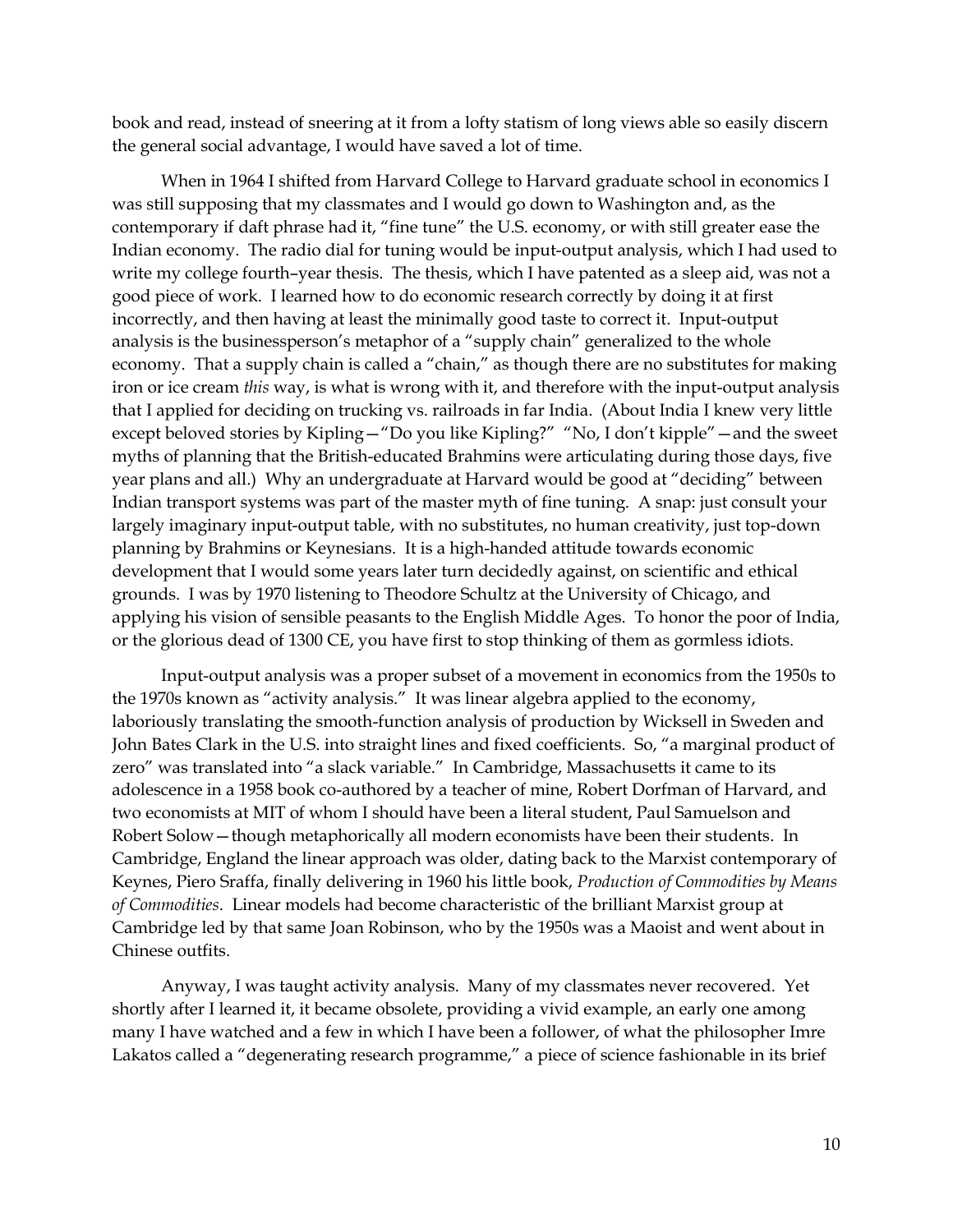day and then dead.<sup>23</sup> Science necessarily has lots of these, or else scientific research would be improving at rates we do not in fact observe (note the similarity of such logic to economic entry/exit and Darwin's use of it). Some economic degenerating dead ends were in sequence from the 1950s to the 1980s: monopolistic competition (I was among the last undergraduate students of its inventor, Edward Chamberlain), original Keynesianism (which I learned, though always puzzled, if also charmed, by its magical character), abstract general equilibrium (which I learned, though finally realizing that an existence proof on the blackboard does not make a fact in the world), monetarism (which I leaned at Chicago, though finally realizing that it was true only for the world as a whole, not individual and open countries), rational expectations (ditto as to where I learned it, admiring its microeconomic character, if finally realizing at Iowa that its econometric testing was hopeless), and then later many others, down to the on-going degenerating research programmes of non-cooperative game theory (when humans are cooperators, not Trumps) and behavioral economics (when humans live in wide markets, not alone in a psychological experiment<sup>24</sup>).

I was also taught at Harvard econometrics, in three terms, one by John R. Meyer, who played an outsized role in my scientific education, and was later president of the National Bureau of Economic Research, and the other two by another econometrician, Guy Orcutt, visiting from the University of Wisconsin [my father's alma mater, incidentally; though I was raised in Boston, I have Midwestern roots, and always worked there]. Orcutt was a pioneer of large-scale economic and social simulations, simulation I later realized being the engineer's chief tool—coming into its own nowadays all over the scientific and engineering world, after the astounding Moore's-Law decline in the cost of computation. Architects now use it, and so don't need to be good at drawing. Though I was well trained by the standard of the time in another quantitative method, regression analysis, which has steadily taken over the minds of economists as the very meaning of "empirical" inquiry, I hardly ever used it for science.

When in 1987 the British Economic History Society invited me to write a pamphlet describing the "new" economic history, which the older British scholars viewed as a distasteful import, they would not let me call it *Historical Economics.* They insisted on entitling it *Econometric History*, to make sure its alien character was signaled. No wonder, actually: two of the founding volumes in 1964 on what we later took to calling "cliometrics" (from a joke: Clio, the muse of history, plus measurement) claimed to be "econometric." The book by Alfred Conrad with that same Meyer (I was the proofreader) was subtitled *Studies in Econometric History,* and the best book by the great economic historian Robert Fogel was subtitled *Essays in Econometric History*. Neither of them actually used regression analysis importantly. Both actually used accounting and simulation. But it would have been less impressive for Conrad and Meyer to subtitle their volume *Studies in Accounting History.* Econometrics understood as more and more elaborate regression analysis is by now the scientific problem in economics, not the solution, another of those degenerating research programmes. Its use of tests of statistical significance without substantive loss functions has never been defensible at Newman's front

<sup>23</sup> Lakatos 1970.

<sup>24</sup> McCloskey 2018a.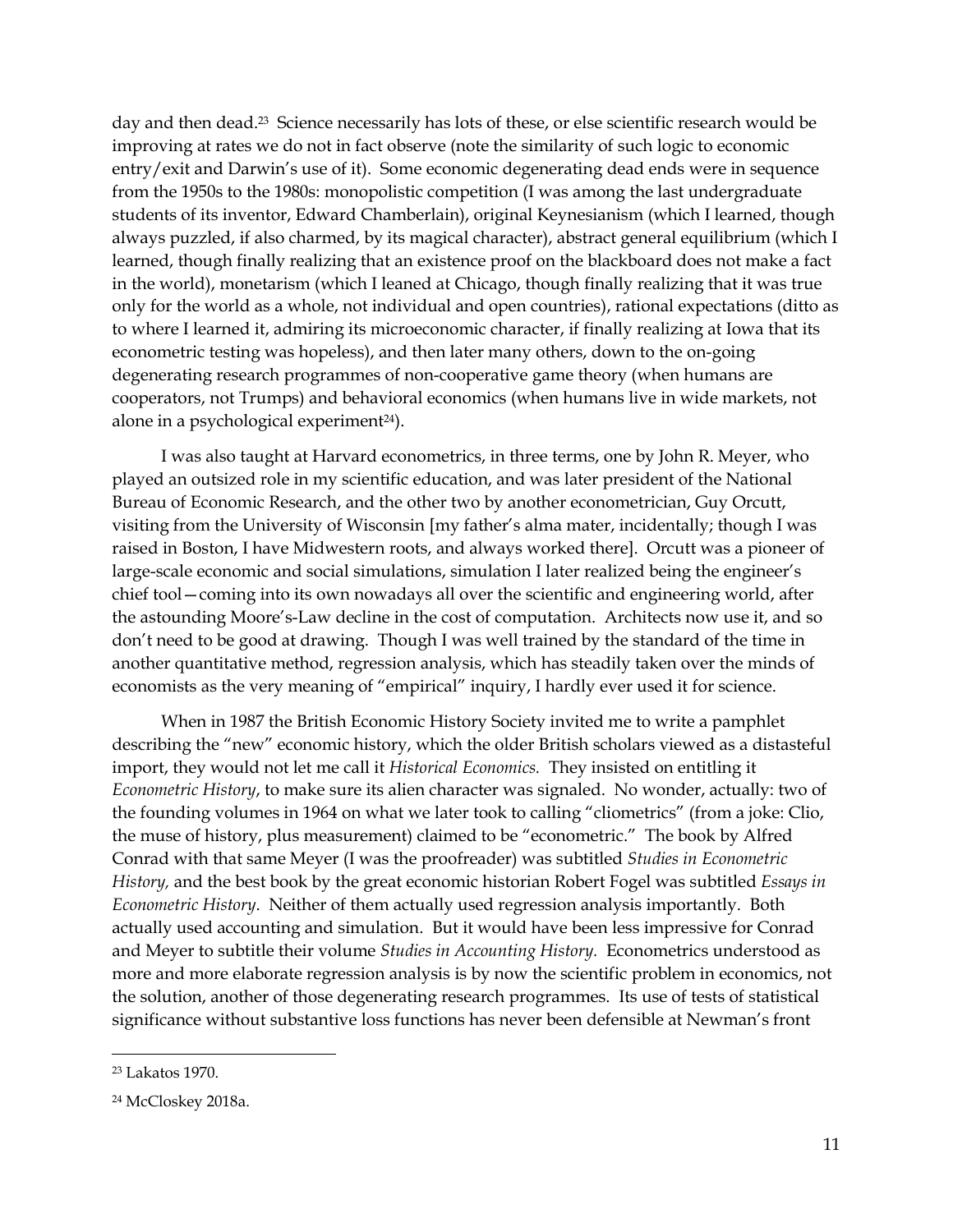and back ends. The better method is All Hands on Deck—fact-based simulation above all; a little statistics, mainly with charts; a lot of out-of-sample inquiry into other situations, other countries, other periods; a great deal of focused skepticism about the "data" (Latin for "givens," which pretty much reveals the problem); a lot of introspection ("What would I do?"), because after all we are the molecules; a lot of reading of and listening to the human experience: theologies, histories, novels, plays, movies, country music. Maybe one could use also a couple of multiple regressions on a sample of convenience, perhaps to shed light on the parameters for the simulation that gives the orders of magnitude of the effect that actually matters for the science. But it's useful only in this ancillary role, the way astronomers use it.

I had taken during my last year in the College a year-long graduate course on the economics of transportation from Meyer, which was my first inkling that economics was anything but an aesthetic criticism of the economy (criticized for structural monopoly, monopolistic competition, capital market imperfections, twenty year adjustments, irrationalities, entrepreneurial failures: all of them degenerating programs of scientific research because never relevantly measured). Economics was taught like literary criticism or art history, and mostly still is, like studying poems and paintings as *objets d'art* as against writing them or painting them. Meyer wrote economic poems. In college he had been a student of the economic historian Douglass North at the University of Washington, and led me, as North had led him, into thinking of economic history as serious economic science. Maybe the only serious economic science. Meyer "believed in economics," which is the economist's admiring description of someone who thinks that people are not gormless idiots, that markets are pretty good, and that cost and benefit calculations using their outcomes will actually matter (all of which, by the way, are stoutly denied nowadays by behavioral economics). Being Meyer's (incompetent) research assistant early in graduate school taught me how to be an applied economist, and a tough-guy academic, too. During summers in the first two years of graduate school, instead of raking asphalt I worked with Meyer and a couple of professors of civil engineering from MIT, Brian and Marty, on a transportation proposal for Colombia. It was more top-down-ism applied to a developing country, but confirmed my deep belief in quantification, which I retain to this day. Engineers like Brian and Marty have to be urgently interested in how big things are, or else the highway bridge falls down.

In those days, furthermore, we did multiplication and the like not on electronic calculators giving 16 digits of alleged accuracy but on slide rules giving mere approximations. A slide rule requires you to remember where the decimal point is to be placed in each of the multiple steps, or else your result will be off by a factor of 100 or 1/1000 or whatever. It forces you to think in orders of magnitude, which became my quantitative habit. I asked, and keep asking, because I am still an engineer at heart, how big, roughly speaking, could be the impact of ironmaking technology or economy-wide entrepreneurial failure or the enclosure movement or the move to free trade or the old poor law or the gold standard or liberalism or a dozen other topics in British and then world economic history I later examined. The engineering attitude has the disadvantage of top-down arrogance. But How Big then humbles the arrogance.

The engineering and the approximations reinforced an appreciation of error bounds. I had learned to appreciate them in finding input-output tables less than perfect even as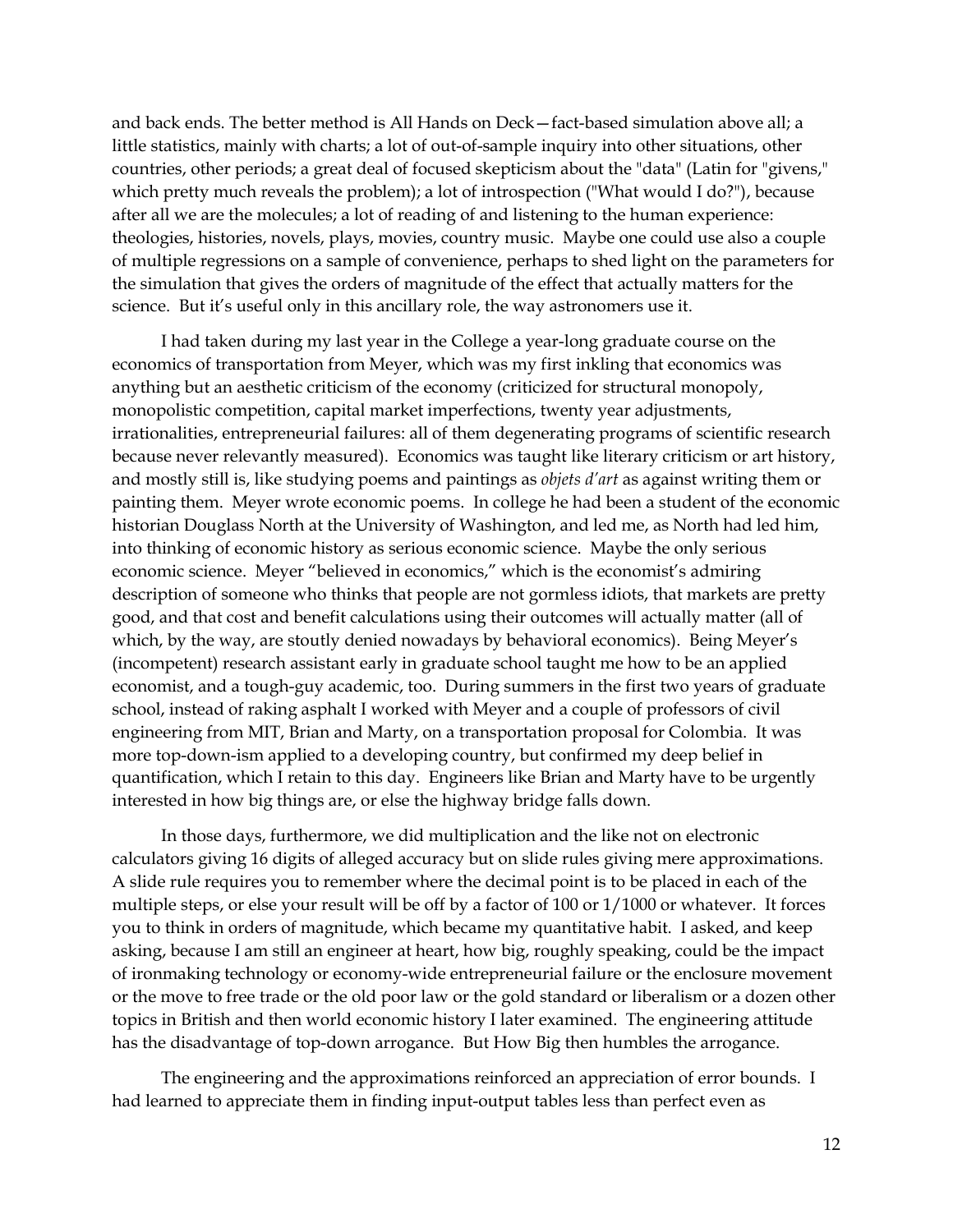accounting. I read Oskar Morgenstern's book, *On the Accuracy of Economic Observations* (1950), and never again thought of a number as a number, but always, as economists taught by engineers do—and economists taught by mathematicians do not—as *N* plus-or-minus ε, where the error ε could be in the actual world disastrously different from negligible.

Right from the beginning, and still, I found myself as an economic historian defending people in olden times from the charge of gormless idiocy. The other tough-guy academic on whom I modeled myself was like Meyer just such a defender (and like Meyer and my engineers and my roommate David, a quantifier), the immensely cultivated economic historian Alexander Gerschenkron, whose graduate seminar I took for a couple of years. [He was a friend of another immensely cultivated man I also admired, my father, though Gerschenkron was both literary and mathematical, as I aspired to be, too. My father had a mathematics phobia, and was impressed when his child was judged age 14 or so to have both verbal and mathematical abilities.] Gerschenkron assigned me at an evening dinner seminar in 1966 to go after (in person) the historian David Landes, with whom a decade earlier Gerschenkron had sparred about entrepreneurship. Landes treated British businesspeople as gormless idiots, especially in iron and steel. I said they were not, and later showed so with productivity calculations in an engineering spirit in my PhD thesis, written under Gerschenkron's non-directive direction. (We had one brief conversation about my thesis, and he read no draft until the final one.)

I fell in with Gerschenkron's hostility towards easy sociological explanations for difference, what Landes called "culture," as economists do in order (unlike Landes) to stop having to think about it. Yet being an assistant teacher of a dozen bright Harvard/Radcliffe undergraduates for a year on the texts of Marx, Tocqueville, Durkheim, Weber, and the British pioneers of cultural anthropology saved me at least from sneering ignorance about other ways of understanding the economy and its past. I look now with disfavor on the tendency after *Freakonomics* (2005) in economics and in economic history to abandon the study of the economy itself and use instead crude arguments from Prudence Only and ever more sophisticated (if loss-function-less) regression analysis on locational data to do ersatz sociology, yet in sneering ignorance of the sociological tradition. "Persistence studies" in economic history, which assert repeatedly that things are hopeless because bad habits always persist, are examples. The old model for such work is the prejudice against Southern Italy evinced in Edward Banfield's *Moral Basis of a Backward Society* [my father hired him away from Chicago, with James Q. Wilson, for whom I also was a research assistant, though even more incompetently than for Meyer] and in 1993 Robert D. Putnam's performance in *Making Democracy Work: Civic Traditions in Modern Italy*.

Taking economics seriously as a way of understanding the history or the economy was reinforced in 1965 by traveling two subway stops from Harvard Square to MIT—at the time a much better department of economics—to take a course on American economic history from Peter Temin the first time he taught it. Temin made elegant but qualitative use of economics, never actually measuring anything much. But one of my classmates in Temin's course was Richard Sutch, from whom as nearly a *Doktorbrüder* I learned a great deal. Like Meyer, Richard when an undergraduate at the University of Washington had been a student in economic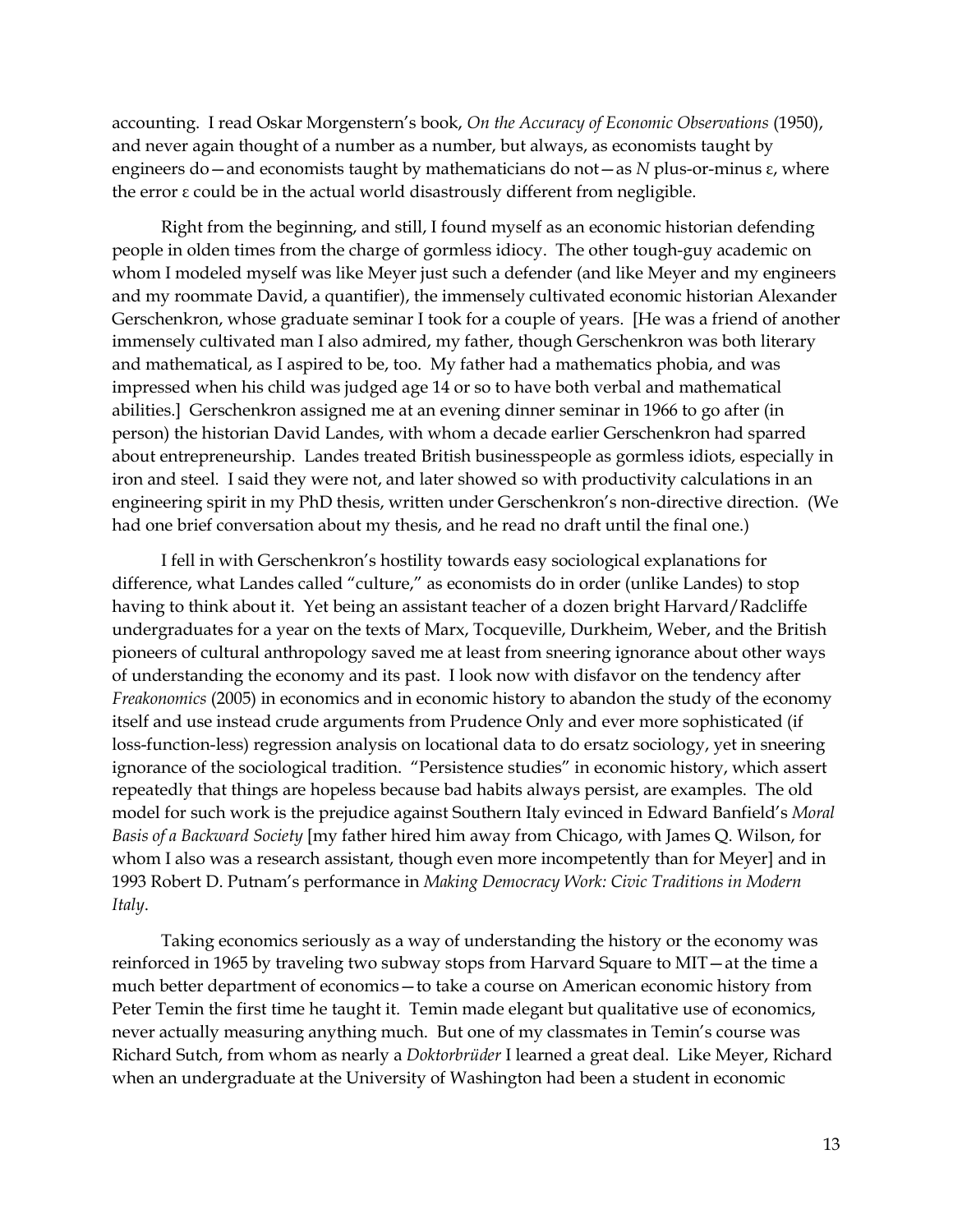history taught by Douglass North, which makes me an intellectual step-child and grandchild of North, from two directions.

Sutch came also to Gerschenkron's seminar at Harvard. In the first meeting in 1965 of the seminar Richard was the only non-Harvardian. Decades later he told how startled he was at the meeting, and depressed afterwards. Gerschenkron, the learned Continental, mentioned as a point of method Occam's Razor, and asked if anyone knew what it was. One of the Harvard smart alecks replied, *Essentia non sunt multiplicianda praeter necessitatem*, that is, "Essences are not to be multiplied more than necessary." Richard, the rough-hewn son of the frontier West and then a student at the mere engineering school up Massachusetts Avenue, was appalled to find in his first encounter with East-Coast Harvard people that they spoke to each other *in Latin*. He learned subsequently that the sentence was the entire fund of Latin possessed by the Harvard smart aleck, who at the time was a naïve positivist for which the Razor was a useful principle.

Richard was a star in the seminar, which contained as well Thomas Sargent, Richard Sylla, Knick Harley, and other luminaries-to-be of economics and economic history. It was in the seminar, and from Sutch especially (Gerschenkron merely watched and smoked his pipe, letting the junior devils torture whomever was presenting), that I learned how to run a productive seminar in applied economics. The question was always, "Is the cause large enough to have the effect claimed? How Big? How do you know?"

I then decamped in 1967 for a year on a Harvard traveling fellowship to England to do research for my thesis on whether British ironmasters had failed in the late 19<sup>th</sup> century, as Landes and many others claimed. Iron and steel was supposed to be one of the big late-Victorian failures in an economy that had once led the world, producing in the 1840s one third of the world's pig iron, for example, and in the 1850s inventing cheap steel. Two quite different ideologies ran such research from behind the curtain. Socialists, such as the brilliant business and economic historian William Lazonick, wanted to show that "capitalism" didn't work even in what they supposed was its country of origin. The other, conservative line was the one Landes worked, also claiming that British businessmen were gormless idiots—but this time not on the basis of class struggle but on the basis of national struggle. Both were zero-sum theories, and I opposed both of them.

What neither Lazonick nor Landes believed was a metaphor at the center of my economic thinking for decades (though recently abandoned as a cause, and retained only for accounting purposes), the production function, in which capital and labor and materials are more or less good substitutes for each other. The big influence here was Robert Solow's famous paper of 1957 using marginal productivity theory to portion out how much of rising national income was from greater capital accumulation per worker and how much from "technological change," as he called it. A similar calculation was done about the same time by Moses Abramowitz, later a colleague of mine at Stanford in the early 1970s when I was for a term a visiting assistant professor there (Paul David was courting me, but soon gave up); Moe called it "the residual," or more pointedly "a measure of our ignorance."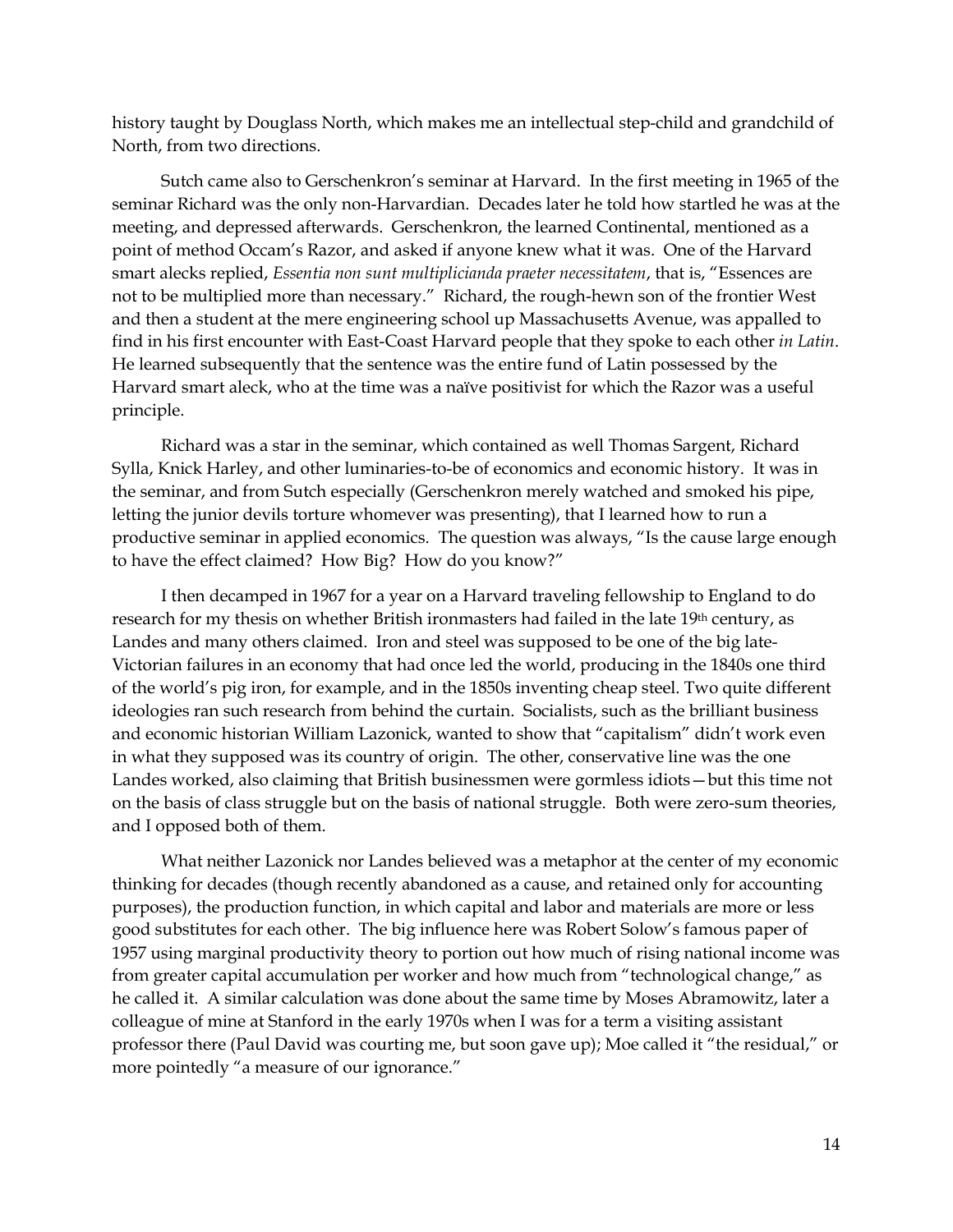The year in England 1967-68, in Swinging London, confirmed my anglophilia, to the bizarre extent of becoming a passionate player and to this day a fan of English cricket, which was taught to me by my friend the economic historian S. R. H. Jones. I met other British economic historians, who were less clever than us Americans in economics but more serious than us about the primary sources, people such as Barry Supple (who had in fact substituted one term for Gerschenkron back at Harvard) and Roderick Floud. At length Roderick and I brought the two tendencies together for Britain, as they now largely have become in European economic history, editing a two- and then three-volume textbook (1981, 1994), written by many hands.

[Meanwhile I found in 1962 the love of my life, Joanne, and married in 1965. Joanne's career flourished as a professor of nursing administration along with mine as a professor of economics and of history. My son was born in 1969 in the same month my father died. About the exchange I wrote my last poem—in high school I had fancied myself a poet. My daughter was born in London during our second year-long trip there, my tenure year at Chicago, 1975.]

§

And so in 1968, shorn of some of the prejudices and mis-educations of my youth, I began a scientific career. Though I had not yet finished the thesis, I was styled an assistant professor at the Department of Economics at the University of Chicago. The word "professor" startled non-academic people in Italy when I was introduced thus by my mother there, because at age 27 no European except maybe a Fields-Medal mathematician was *un professore.*

The amiable ex-Communist and by then rightish liberal Robert Fogel had hired me. It meant that Chicago's Department of a couple of dozen had fully three economic historians, Fogel on American economic history, the Russian specialist Arcadius Kahan, and me, with the retired Earl Hamilton, the maker of price indexes for the Spanish price inflation of the 16<sup>th</sup> century, in attendance at the weekly luncheons of the Department. Talk among us Chicago economists was never about politics or baseball, as it always was at Harvard. It was about economics, making Chicago the best place for an ill-educated Harvardian to learn it.

Chicago was during the 1970s admitted even by those who hated its market liberalism to be among the three most creative departments in the world—MIT, the University of Cambridge, and Chicago. The Department itself was only half of the economists at the Chicago engaged in creating new economics. In the School of Business, for example, modern finance was being invented. For a decade I would eat lunch daily in the downstairs bar of the Quadrangle Club with its inventors, such as Merton Miller and Fischer Black. I didn't understand their higher mathematics, but did understand portfolio diversification, which I soon applied to explaining the scattering of peasant plots in medieval English open fields. Across the Midway in the Law School a modern law and economics was being invented, by Milton Friedman's brother in law Aaron Director and by Ronald Coase, the mild-mannered expositor of transaction costs and property rights. My office mate during 1968-69, the Chinese economist Steven N. S. Cheung (the prize student of the property-rights economist Armen Alchian at UCLA) was my tutor in property rights, with which I then approached the 18<sup>th</sup>-century demise by enclosure of the open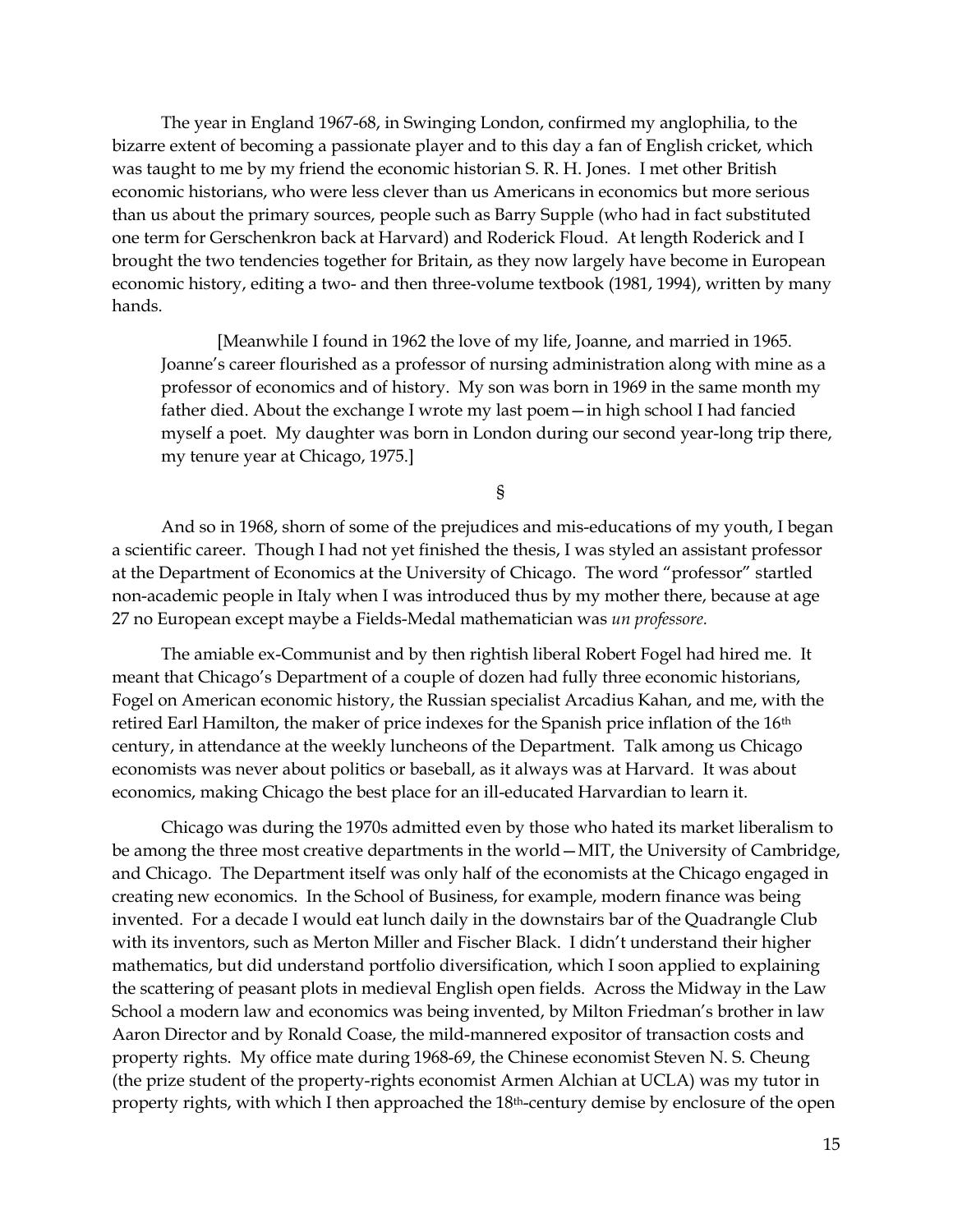fields—after failing to find much effect of changes in contract law. How Big, I asked, engineering style about changes in law such as contracts and property. I was doing the program of Douglass North a decade or so before the Good Douglass spoke out. I actually measured their oomph, as North never did on this matter—unlike his earlier quantitative work, which had inspired Meyer and Sutch, and got him the Nobel prize. North too was heavily influence by Cheung, when Steve moved to Washington. The difference in our findings was when I measured the influence of legal change—and much later Doug's master idea of institutions— I found it small in actual history. A changing "rule of the game" was if anything an intermediate, not an ultimate, cause. The ultimate cause, I discovered forty years later, was emerging liberalism.

My colleague at Chicago in 1968 as an assistant professor, J. R. Zecher, a student of Karl Bruner at Ohio State and later my dean at the University of Iowa, explained to me what Robert Mundell and Harry Johnson in the Department were talking about in advancing the monetary approach to the balance of payments. It claimed that the services of money were a matter of supply and demand (a piece of microeconomics I understood, unlike the ever-shifting sands of macroeconomics)—but in the entire world, not as Milton Friedman and Anna Schwartz persisted in thinking, country-by-country. Zecher and I wrote two papers on how the gold standard actually worked. No one believed us. But we were right and Friedman and most other students of the history were wrong.

Zvi Griliches, who later moved to Harvard, gave me over lunch, this time upstairs at the Quadrangle Club, a deeper understanding of the promise and the paradox of measuring productivity change à la Solow-Abramowitz. On the one hand, any new productivity not explained by ordinary marginal productivity theory seemed to be a free lunch. On the other, Griliches, an Israeli who had been a student of Theodore Schultz at Chicago, didn't believe in free lunches, and traced the better methods in American agriculture, for example, back to the costly investment in land-grant university research. Four decades later the Griliches Paradox became the central theme in my proposed explanation of the nature and causes of the wealth of nations. As put by the Austrian economist Israel Kirzner—whom I knew about because his books were on sale from the University of Chicago Press, but whom I did not understand at all, because puzzlingly he did not believe in equilibrium—the spring of the economic watch is "the incentive is to try to get something for nothing, if only one can see what it is that can be done."<sup>25</sup> Modern economic growth is exactly a free lunch, and must be if the lack of it before modernity is to make historical sense. Routine investment is historically routine, and there's no case that accumulation was the driver in the 18th or even much in the 19th century. Being free of opportunity cost does not mean that (as I started calling it in the 2010s) the Great Enrichment since 1800 was inexplicable. A new rhetorical environment beginning to advocate liberalism in the 18th century encouraged (literally: "gave courage" to the hope of) entrepreneurs large and small. As a result over the next two centuries the production possibility curve leapt out by a factor of 30. Investment and legal change, especially in the Railway Age, were necessary but ancillary.

<sup>25.</sup> Kirzner 1976, p. 84.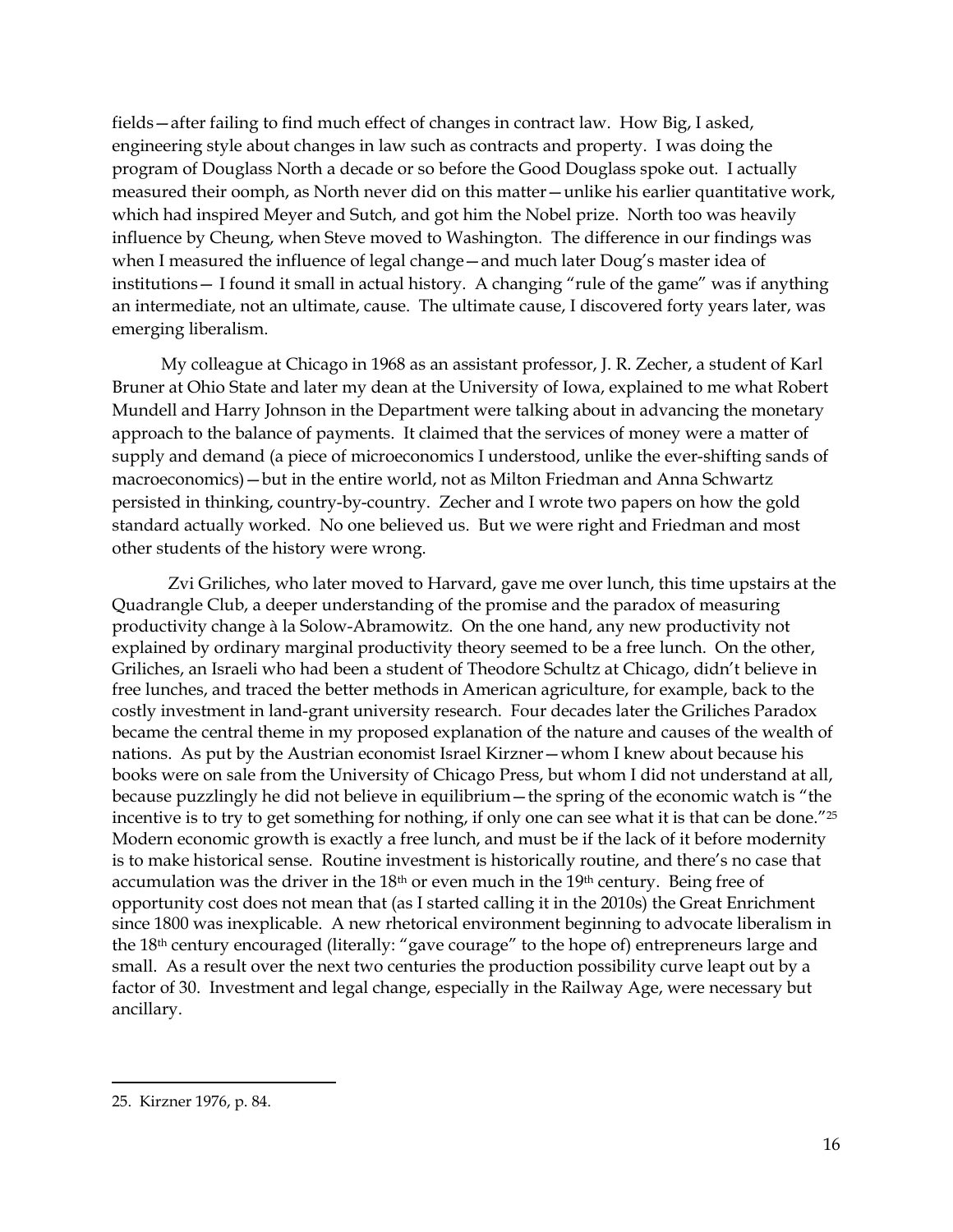Aside from the thesis, which was well received and became my first book, my first important article revising the pessimistic view of Victorian entrepreneurs (after a hiatus caused by the emotional shock of having my second attempt at journal publication rejected, something that every young academic has to deal with) had been in 1970 for the British *Economic History Review*, "Did Victorian Britain Fail?" Answer: no. The article was supply-side economics before the letter (by which I mean an economics taking scarcity seriously, not the use of the term to describe the particular argument of my friend and colleague at the time at the Chicago School of Business, Art Laffer). It marked a definite break with Keynes, even including his strangely mercantilist views on overseas investment. I never again believed in pump priming or governmental "stimulus" or the economist being in a position to calculate the marginal efficiency of capital-goods on long views and on the basis of the general social advantage though in fact a crucial calculation in the article was just that, against the easy assumption that private investors were those idiots.

I realized with a jolt that Keynes, my hero when I was an undergraduate, was not skilled at microeconomics, which 1970-1980 I now taught to students in Chicago's massive graduate program. My course, Economics 300, was taken by any student who did not have, say, a master's degree in economics from Hebrew University, and so I saw most of the students I later somewhat casually mentored as director of the graduate program. In my course they were made to understand economics through working weekly the numerous hard problems I devised, taken mostly from the real world, a good deal from economic history, just as engineers do in their educations. It was also the way all the other instructors of microeconomics at Chicago taught, sharply different from the theorem-and-proof methods by which I had been taught and which came to be embodied in textbooks by Hal Varian and then by Mas-Collel, Whinston, and Green, now standard worldwide. In the hands of Friedman, Harberger, Becker, and McCloskey microeconomics at Chicago was applied to the world, not viewed through "proofs" as *objets d'art*. By teaching it for ten years, setting and grading up to one hundred problem sets every week, I got utterly clear about scarcity, budget lines, supply and demand, entry and exit, production functions, marginal productivity, index numbers, the labor market, and so forth. My textbook published in 1982 and 1985, now available as a pdf at my website, was translated into Spanish, Chinese, and of all things Czech. But like other Chicago books (from elementary to advanced: Paul Heyne, Alchian, Peter Boettke, Stephen Landsburg, McCloskey, Stigler, Friedman, Becker, and recently Kevin Murphy) it failed to stem the tide of axiom and proof. The failure is why many economists substitute existence theorems and regression equations for economic thinking. They don't really know how to think like an economist, as naturals like Becker could easily, or as non-naturals like me could if they sweated at it. 26

Many of the so-called Chicago Boys who came later to influence policy in Chile and Brazil learned price theory in Economics 300. The beliefs on the left about such carriers of an enriching liberalism to Latin America are mostly fairy tales. People confidently assert for

<sup>26</sup> You doubt me? Here's the test: can you do ten randomly chosen of the four hundred worked problems in my book? Oh dear, I thought so.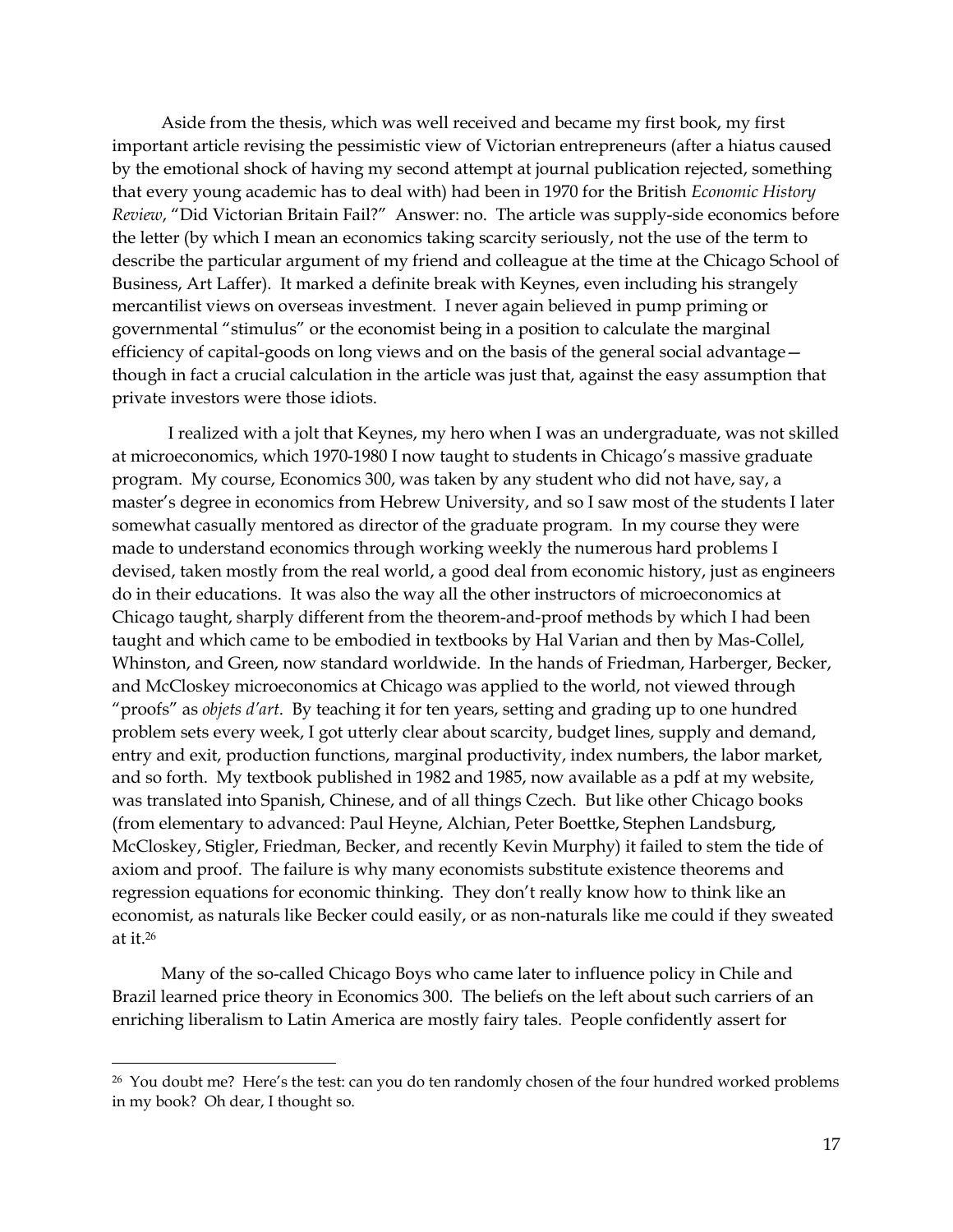example that Milton Friedman advised Pinochet in Chile. He did not.<sup>27</sup> In fact I probably taught more Chicago Boys than Milton did, and was gratified in the late 2010s on a visit to Chile to be honored at a large luncheon with former students. I was startled to find that they were all at least middle aged. Older. How did that happen?

At Chicago I also taught American economic history to undergraduates and British economic history to graduate students. I did not teach, or for a long time do research, outside of the Anglosphere, unlike say Joel Mokyr at Northwestern, a great teacher of economic history among his other accomplishments. Unlike polyglot Joel, or my supervisor Gerschenkron who knew even more languages, and read novels in all of them, writing with his wife for example a literary criticism of German translations of Shakespeare, I am terrible at languages. It is of course the way many native speakers of English are, more and more so as everyone else learns English. But no excuses: my monolinguality is one of the chief shames of my scholarly life. I did acquire in my 30s, in Ben Jonson's tag about Shakespeare, "small Latin and less Greek," and worked away at Italian, too, *ma con pochi insuitati,* eventually at age 63 Dutch, too—but all of them when it was *te laat, te laat*.

Chicago required all graduate students to take a course in economic history, just as Harvard did until Gerschenkron retired, which gave the students a chance to do real economic science early, if on dead people. The month after I left Chicago, in 1980, the Department killed the requirement. The economist George Stigler (great and Nobel, though voluntarily barbarous) had taught the other required course, in the history of economic thought, until he himself killed it. I objected, to no avail. The combined result of killing the requirements in economic history and history of thought is that PhDs from Chicago, as from most American programs in economics, think that property rights did not exist in the Middle Ages and that Keynes is pronounced "Keens." (I report what I have witnessed, no exaggeration.) Harvard had already, in one of its many contributions to the barbarization of economics, dropped the requirement in the history of thought the year before I started graduate school there. The personal result was that, foolishly, I did not read Smith or Mill among others with any seriousness until decades later. In the 1990s *The Wealth of Nations* and especially *The Theory of Moral Sentiments* came as revelations: this to a 50-year old alleged economist. For shame.

But in those 1970s at the University of Chicago I got a good deal done in economic history:

# 1970s: British History

British iron and steel did not fail, 1870-1913.

## **The British economy as a whole did not fail.**

Keynesian models cannot be used to explain economic growth.

Foreign trade was not an engine of British growth.

<sup>27</sup> Montes 2015 and 2016; Edwards and Montes 2020.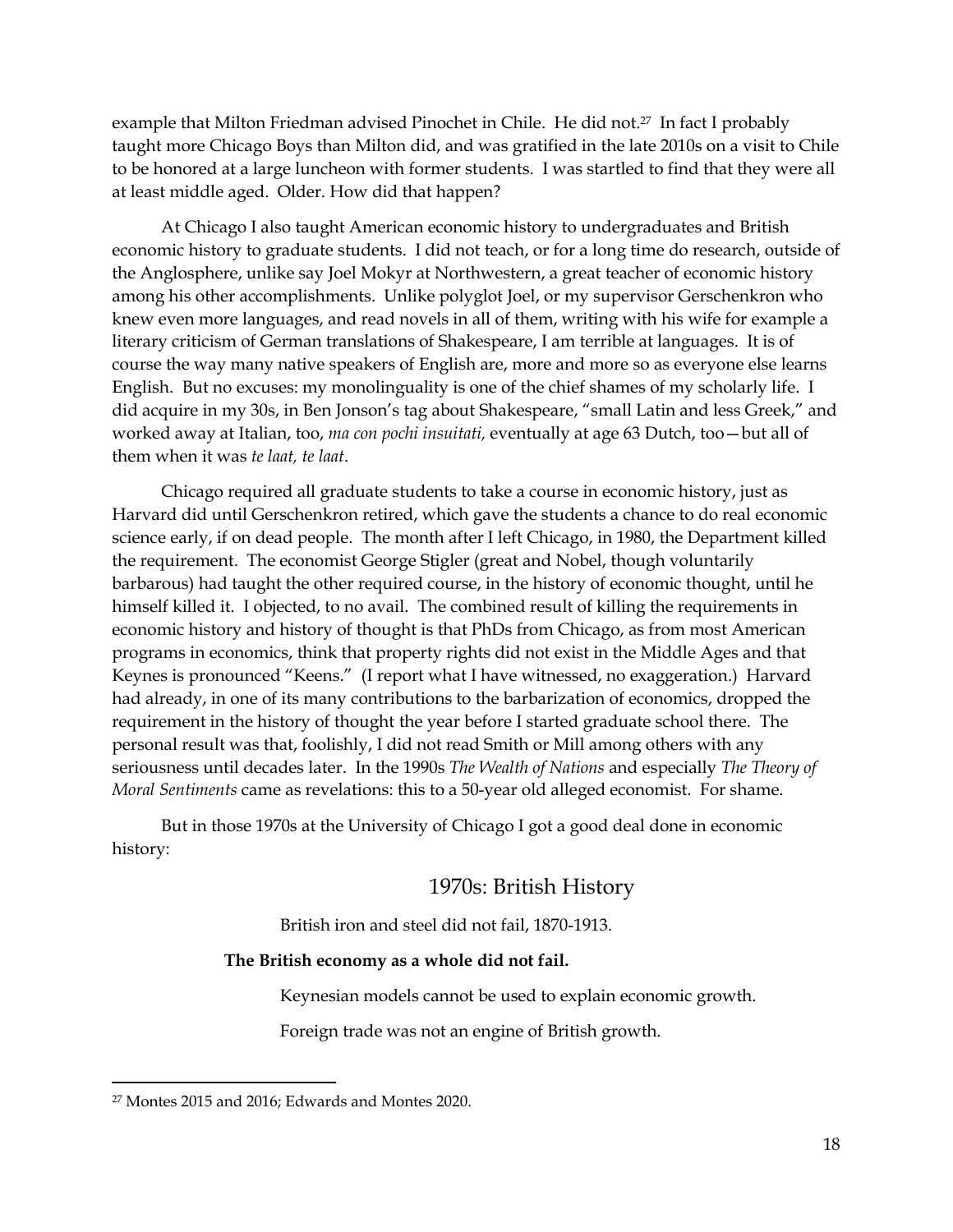The effects of the Poor Law depended on income effects vs. wage effects.

#### **Enclosure did not much enrich England.**

### **Open fields were rational.**

**The gold standard worked through direct arbitrage** in commodities, not through the price-specie flow theory, or Threadneedle Street.

§

Then in 1980 I left the University of Chicago, for the University of Iowa. My scientific direction changed.

People are surprised, because Chicago is world famous (and very aware of it), while Iowa is a middle-of-the-road public university. The main reason I left is that the Department of Economics had pegged me as one of The Help. Long afterwards, I was pleased to hear that Gary Becker had said, "We made a mistake with McCloskey." At the Department there were two classes, The Barons and The Help. The Barons had Nobel prizes or were expected to get them. The Barons did nothing to keep the place running, with its two hundred graduate students in residence at any one time, and a quite large number also of undergraduates, too (Chicago did not have an undergraduate program in business, so they came to us). Such tasks, and administration in the Department and the University, were left to The Help, which nonetheless included immensely distinguished economists, such as Theodore Schultz, A. C. Harberger, Harry Johnson, D. Gale Johnson, H. Gregg Lewis, and others. You can count on it that anyone who has been the chairperson at Chicago in Economics is one of The Help.

In the spring of 1980, when I asked to be promoted from tenured associate professor to full professor, after they had promoted a student of mine (who later did little of scientific importance: they made a mistake on that one, too), Economics refused. Robert Lucas told me that my work was not "hot," the way the work of his friends the mechanics was. The Department of History was very willing, as I was already an Associate there, too, but I was too much of an economist at that stage to view moving to History with equanimity.

I have always wanted love from institutions—an irrational wish, as I have slowly learned, though without entirely abandoning hope. To my chagrin my love for Chicago was not returned quite as warmly as I hoped. So that spring of 1980 I put myself abruptly, as we economists say, on the spot market. To my surprise, Stanford and Northwestern and other likely places expressed no interest. But my friend Zecher was by then dean of the Business School at Iowa, and Iowa City looked like a better place for my 10-year old son (who was acquiring dubious friends in the urban jungle of Chicago), and my wife got a good job in the nursing school, and our startlingly large capital gain on our little townhouse in Chicago, purchased though red-lined when I had gotten tenure in 1975, would allow us to buy a small mansion in Iowa City.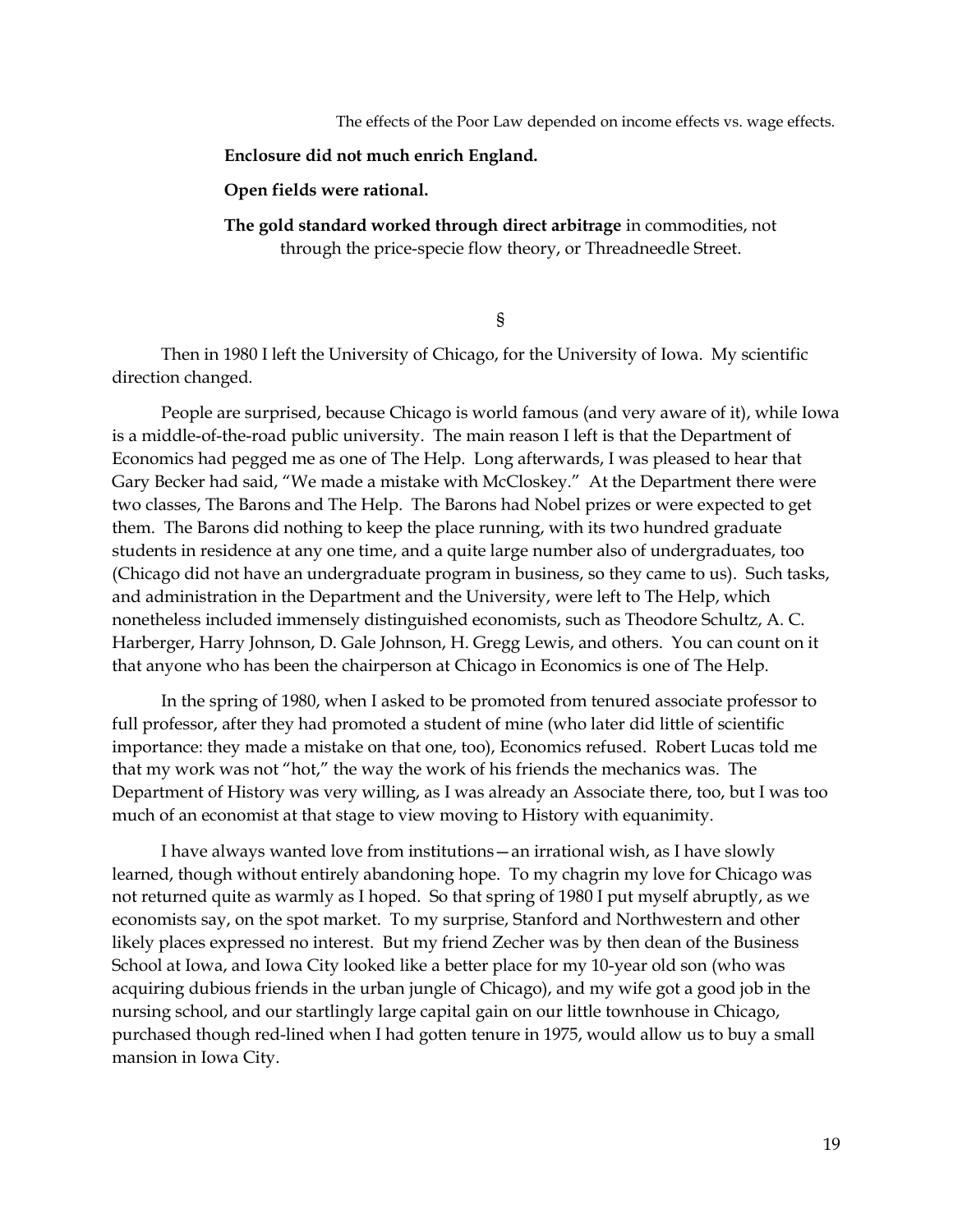So I left. About the same time a number of other people left, and Chicago stopped being the creative place in economics it had been in the 1970s. It became under Lucas' influence a haven for mechanics, as many other departments of economics already were. Chicago lost its distinction as a place where people took facts and basic economic thinking seriously. Gary Becker, again, told me long afterwards that he agreed, "and we are trying to do something about it." He failed. The current self-joke on a T-shirt printed for Economics is, "That's alright in fact, but does it work in theory?" I would have been unhappy at such a place, toiling away as The Help.

I was happy at Iowa, and productive. But it was a wrenching move in my otherwise charmed life. True, it's a counterfactual, the sole personal or professional one I worry much about (not for example hypothetical not-stuttering, not-marrying-Joanne, not-changing-gender; not being an economic historian, not turning to the humanities: about these and others I have never had the slightest regret or doubt; it bespeaks a basic, even loony, optimism). Long afterwards I realized that going down the other path, staying at Chicago, might, after all, have ended badly by random event—being, say, hit by a taxi on 57<sup>th</sup> Street. As Fats Waller said, "One never knows, do one?" What if Antoni Gaudì had not been hit by a tram in Barcelona in 1926, though age 73, or Frank Lloyd Wright had not run off with a client's wife in 1909, only age 42? Would the Bauhaus have failed in the face of their humanistic architecture, and would the cities of the world have come to look like human habitations instead of glass warehouses? Can't say, can one?

Anyway I was always embarrassed to get distinction from a university rather than to give it. I remember for example going to Southeast Missouri State University to give a talk and being treated like royalty merely because I was at Chicago. Ugh. It felt phony and undemocratic. Likewise in the other direction: the instant I moved to Iowa, an editor at the Harvard University Press dropped like a hotcake a project that he and I had agreed. Double ugh. At Iowa, as a reasonably big fish in a smallish pond, I gave honor, which gave me in turn permission to start on a new tack.

Having learned by age 38 how to be a conventional economist, at Iowa I started to take seriously the humanities. A crux was an invitation in my last year of twelve at Chicago in the fall of 1979 by the literary man Wayne Booth—I suppose on a reputation for being slightly less barbarous than my colleagues in Economics—to speak to his undergraduate Politics, Philosophy, and Economics course on "the rhetoric of economics." I said, "Sure, Wayne. But what's that?" Oh. He gave me a short reading list, which I crammed during a visit to my father-in-law's house in Vermont over Christmas of 1979, and gave the talk early in 1980. I was already uneasy about the symmetrical sneering about the other place by the Harvard economists of my youth and the Chicago economists of my employment. They both claim to be persuaded scientifically. Uh huh. How, then, do they actually become persuaded and arrive at opposite conclusions? I was also uneasy about the evident fakery of statistical tests said to be "consistent with" some assertion that the economist wanted to be admired. I later learned to call it "ignoring power." It was a sub-routine in the fakery that Karl Popper made respectable in his claim that scientists actually sought disconfirmations, heroically. It mightily flatters the scientists, who therefore love Popper and become cross if you question him. I had started to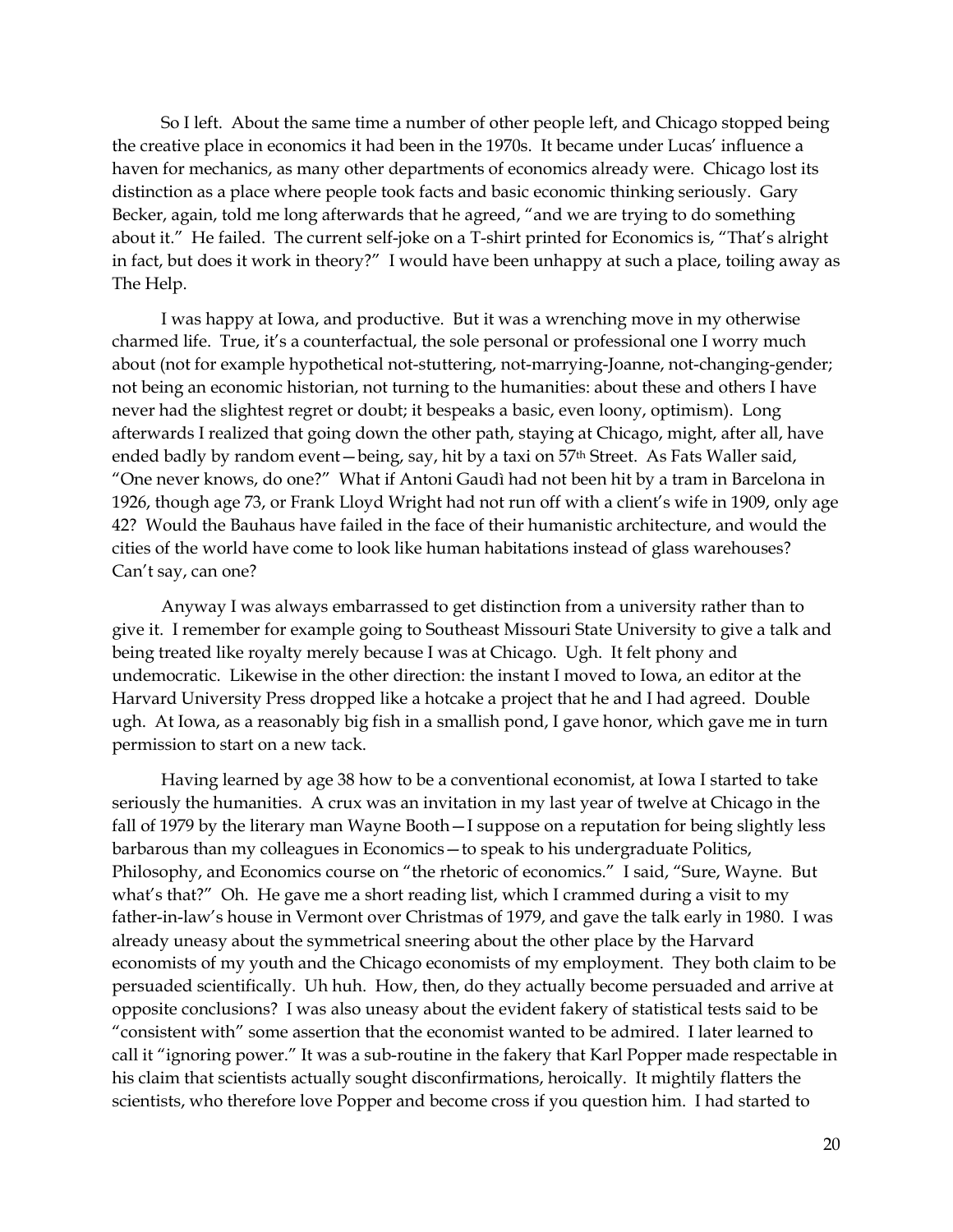read again the philosophy of science, which I had read in graduate school only up to justifications for an antique positivism, Popper being the end point. (Popper claimed to have killed positivism. Uh huh.)

I educated myself in various ways. For one thing I studied and read, starting for example to take Latin courses, being ashamed that an alleged scholar had forgotten all high-school Latin (excepting *Essentia non sunt* . . . ), and learning along the way, as I advanced to graduate course in Latin, about another discipline with high intellectual standards, but different ones. In this respect being a full member of the Department of History at Iowa as well as Economics was an education. I taught for a couple of years the big 430-student Western Civilization (after 1648), getting the kids to sing Irish revolutionary songs for the lecture on Revolution and Romance, and to watch the movie "Night and Fog" on the Holocaust for the lecture on The Plot of European History. In History the long faculty meeting—we joked that it was the World's Most Deliberative Body—was a big part of my socialization in the values of historians. The Aydelotte Rule at Iowa in History was that you could not speak or vote on a candidate unless you had read the book she had written, and were able to discourse intelligently on its merits. No cheating. If deans did their job and enforced the Rule generally, American academic life would be raised to another level entirely, beyond the citation counting and political orthodoxies that now corrupt it.

For another thing, I helped start with colleagues in the humanities and the social sciences a Project on Rhetoric of Inquiry, which became my real intellectual home. (You can see how crucial that invitation from Booth was: with tiny threads our lives are woven.) The acronym was, and is, Poroi, which I coined as a fruit of my study of first-year Greek: it means "fords" of a river, or more generally "ways and means," as in the House Ways and Means Committee. We gathered weekly to "workshop" a colleague's pre-distributed paper with the purpose of improving it. (The verb "to workshop" and the purpose was invented in Economics at Chicago.) We were of course not experts in the colleague's field, but we could always give her help with the organization, the characteristic tropes, the tone, and other matters that had for more than two millennia been studied and taught under the rubric of "rhetoric." Some three score colleagues from Iowa and surrounding colleges attended, and still do, long after I had left Iowa, in fields ranging from English to hydrology. In parallel with Poroi, I and others gave joint courses. I taught with physicists, communication scholars, English professors. The deans and chairpeople hated it, and made us do it as overloads if at all, because it didn't fit the plumbing diagram. But it better educated me, and the students.

And for another I commenced a series of academic journeys, usually with my family in tow, that radically expanded my sensibilities—some would say blew them sky high. I was invited by Albert Hirschman for a year to the Institute for Advanced Study, which dazzled me. I remember the last week I was there being invited to lunch by an economic historian of Islam at Princeton, who blurted out that he hadn't realized earlier that I was important (I was by then editor of the main journal in the field, which is what he meant, but after all I was at Iowa, which is also what he meant. Ugh.) I had nicer luncheons with the great anthropologist Clifford Geertz, one of the many stunning anthropologists my life has been punctuated with (Robert Paul, Renato Rosaldo, Marshall Sahlins, Ralph Cintron); it gives an economist pause. At nearby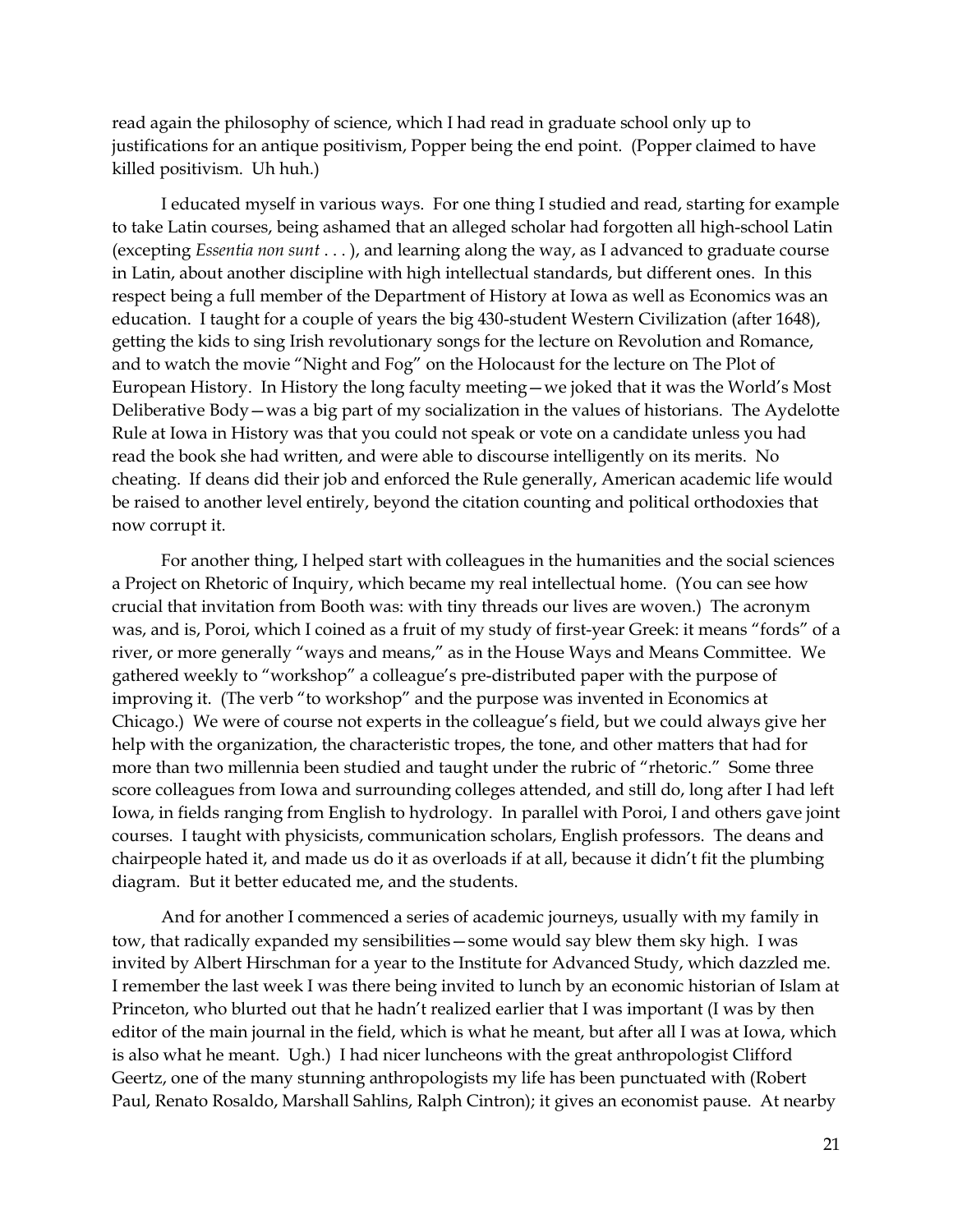Princeton (the Institute is independent) I met the British sociologist of science Harry Collins, who informed me about the Strong Programme in the Sociology of Science, and in particular about the significance-test controversy raging then in sociology and psychology. And in a bookstore at Princeton I stumbled across a copy of Richard Rorty's *Philosophy and the Mirror of Nature* (1979), which freed me as so many others from the squirrel-cage of epistemological dogma*.* Then I spent a northern summer at Australian National University in economic history, where I also drank tea with central-state realist philosophers, and met Rorty in the flesh (he was there for birdwatching, mainly). Then in the mid-1980s at the University of York I taught economics and economic history and helped with the economics exams for two summer terms, and played cricket with the sociologists of science there. (I started there to read the poet Philip Larkin, eerily by entire happenstance, in the very week he died.) Then, continuing my studies of the humanities, I spent six weeks in Hanover, New Hampshire [where I had in 1962 first met my wife, when she was in nursing school close to Dartmouth College] as a student at an annual jamboree for graduate students of literature and an occasional professor of economics and history, the Summer School of Criticism and Theory (at which later I taught a week's course when it moved to Cornell). Then I was a fellow (I now object to the word) at the Department of History at the University of Manchester, meeting more historians, and spending a good deal of time watching cricket.

All this rushing about physically and intellectually provided the materials for the main event. The talk I had given in Wayne's course back in 1980 had been recorded, and when I got to Iowa I had a research assistant write it out. It became the core of a laboriously assembled article in the *Journal of Economic Literature* (1983), and then a book (1985), and then numerous other articles extending and defending through the 1980s and into the 1990s the idea that economists use metaphors. The book was reviewed about fifty times, rare in academic publication. My economist colleagues were on the whole outraged to be called poets. My humanist colleagues were amazed that anyone would think otherwise.

Three conferences came out of all this kerfuffle. The first was organized by a Dutch assistant professor at Wellesley College, Arjo ("AR-yoh") Klamer, who when my article came out was depressed to find that someone else was thinking along the same lines as his PhD thesis at Duke University—what Arjo called the "conversation" of economics. Worthies like Solow and the young Jeffrey Sachs gathered to discuss the rhetoric of economics, among them the astounding Stanley Fish, then the chair of English at Duke, and a friend of Arjo's at pick-up basketball. He taught at Dartmouth the same year I was at the Summer School (we knew Stanley had arrived from North Carolina when his red Jaguar showed up in the faculty parking lot), and then he was my dean and friend at the University of Illinois at Chicago. The second conference we organized at Iowa, attended by Thomas Kuhn and Clifford Geertz and Wayne Booth, on the wider question of whether science and scholarship should be seen as rhetorical. We said yes; we could never get Kuhn to accept the word, though all his work argued for the substance. We experienced similar irrational resistance from the Strong-Programme sociologists of science we invited to a follow on. But it was all a wonder and an education, with such findings as:

# 1980s: The Rhetoric in Economics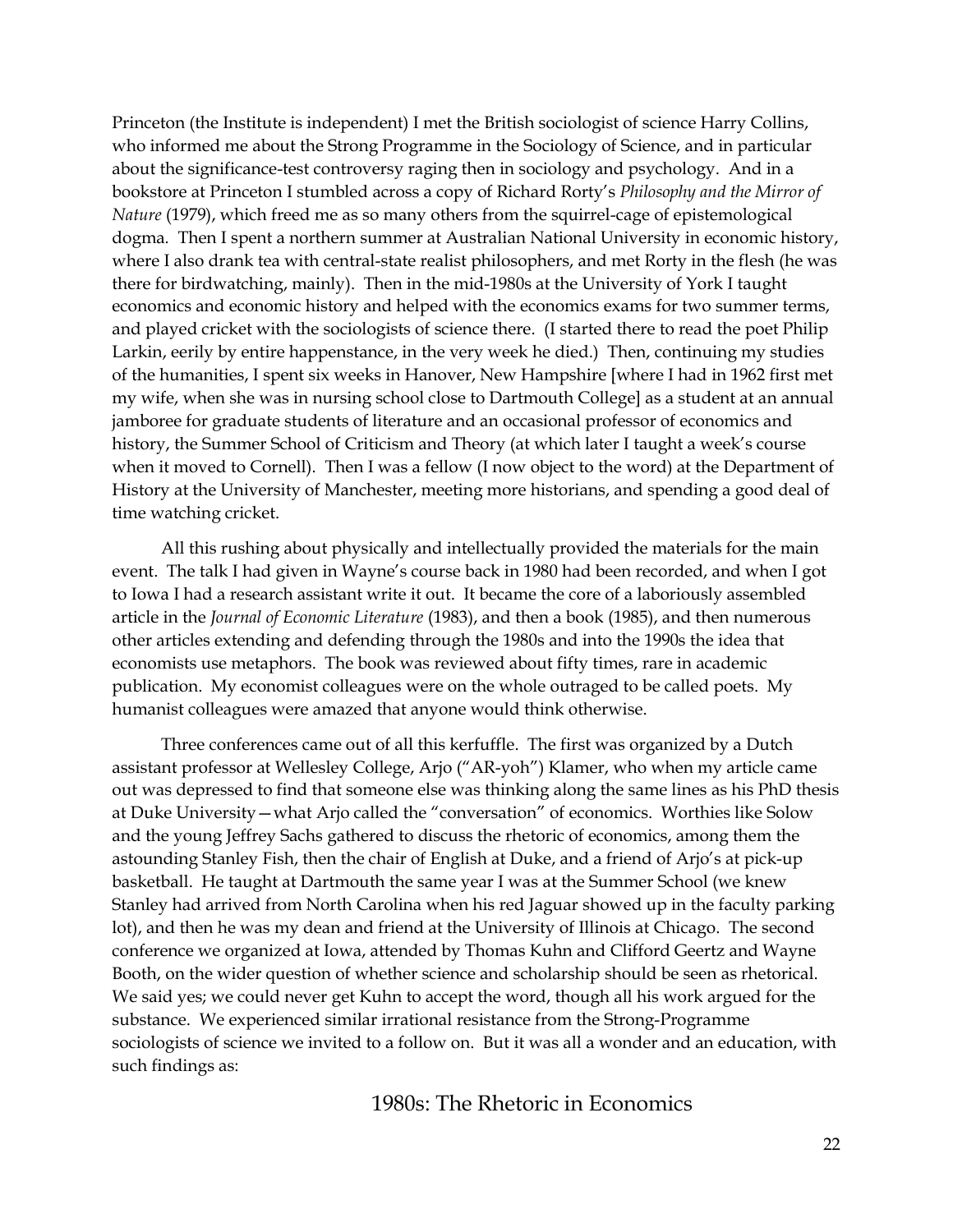- Productivity change in the Industrial Revolution was widespread, not confined to cotton.
- Microeconomics is best learned through doing hundreds of realistic problems in applied price theory.
	- For example, monopolistic competition is an internally inconsistent theory.
	- For example, consumer surplus is equivalent to rises in national income.
	- The Coase Theorem in law and economics is routinely misunderstood as Smith's or Arrow's Theorem.

Better writing in economics, and elsewhere, can be learned by rule.

**Economics has a rhetoric**, as does all persuasive speech.

**Tests of statistical significance are bankrupt** in the absence of a substantive loss function.

# §

During the 1990s I stumbled onto a discovery that my colleagues, such as Arjo Klamer in Economics at Iowa for a couple of years and John Nelson in Political Science there already knew, and thought obvious—namely, that the economy itself, and not merely its academic study, is a matter of speech and of ethics:

# 1990s: Rhetoric in the Economy

**If you're so smart, why aren't you rich**?

**Conventional methodology of science** is bankrupt as for example in economics.

A feminist economics makes good scientific sense.

## **Persuasion bulks large in the economy**.

The bourgeoisie is not evil.

I had met Don Lavoie, an Austrian economist among many at George Mason University in Virginia, who taught me to look at the listening as much as the speaking side, hermeneutics as much as rhetoric. The very word "hermeneutics" outraged the more conventional Austrian economists, such as Murray Rothbard and Hans Hermann Hoppe. Outrage, a sneering, ignorant rejection, you will have noticed, is one of two reactions a scientist can adopt in facing an unfamiliar idea. The other is to listen, really listen. I had by then adopted as my motto a remark by Amélie Oksenberg Rorty (I owe a lot to the Rorty family), that what is crucial is "our ability to engage in continuous conversation, testing one another, discovering our hidden presuppositions, changing our minds because we have listened to the voices of our fellows. Lunatics also change their minds, but their minds change with the tides of the moon and not because they have listened, really listened, to their friends' questions and objections."<sup>28</sup> It is a

<sup>28</sup> Rorty 1983, p. 562.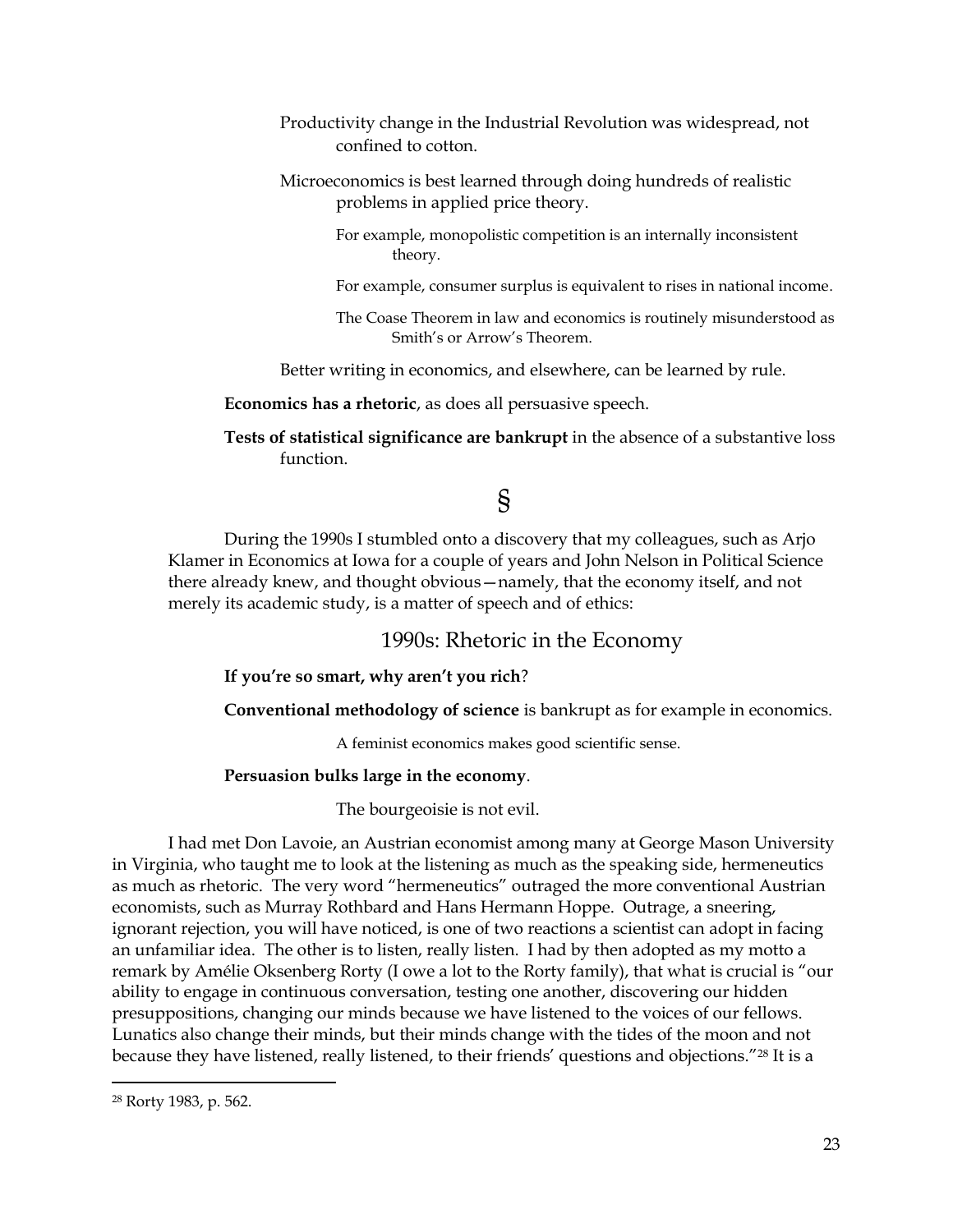noble ambition, being in economic terms the exchange that makes specialization, which is otherwise pointless, worth doing. I wish I always followed it, but in gradually grasping what the Austrian economists were on about I tried. Lavoie and I hung out with postmodern Marxists, too, such as Jack Amariglio ("I *hate* the market"). They ask the right questions though, hating the market, they give the wrong answers.

[Meanwhile, in 1995, for reasons I detail in *Crossing: A Transgender Memoir* (1999, 2019), I changed gender. "Reasons," though, are not exactly how such a decision is made. You do not change gender, or nation, or even political party, as though you are buying apples. It was extremely hard on my wife, as you can imagine, and on my two grown children. They have not spoken to me since then. I have three grandchildren I have never seen. Oddly, I love the grandchildren, as less oddly I still love my former wife and my children. As the proverb goes, blood is thicker than water. *Crossing* tells of the terrors and the absurdities in my transition. Especially the absurdities. When at Iowa in the fall of 1995 I told my dean, like me a free-market economist, he launched (after picking his jaw up from the floor) into a comedy routine: "Thank God! I was afraid you were going to confessing to converting to *socialism*! And wait: this is *great* for our affirmative action program, one less man, one more woman! And I pay you a lot: I can cut your salary 70 cents on the dollar!" I then knew he would be my friend and protector, as he proved to be. Klamer, who was the first person I told outside of my family, suggested I visit Erasmus University for a year, to relieve the pressure on my marriage family. When he told the president of the University that I was coming as Deirdre, the president, in the way of the Dutch civic religion of tolerance, said, "*En nu*? Why are you telling me this?" It didn't matter, which in fact was the more surprising reaction of the conservative governor of Iowa. Is her CV the same? Can she teach?

A month or so into my visit sponsored by Klamer to Holland I was standing talking with a group of economists, the only woman in the group. I made an economic point. The men ignored me, seeming not to notice what they had done. A couple of minutes later a man made the identical point, and the guys all got excited and said, "George, that's a *great* point." I was perversely pleased, this one time only, by the treatment—which every woman has experienced again and again, and which I experienced myself again and again: "*Yes*, they're treating me like a woman!" The second, third, . . . time was not gratifying, merely irritating. Oh, well dear: that's the deal.

After getting back, to Iowa and teaching—the students didn't care and the public scandal was finished, too—I was looking for something more, and found it in the Episcopal church.]

The three books on rhetoric in economics, started the 1980s and finishing in the 1990s, constitute, I suppose, a trilogy, though I had planned nothing of the sort before starting. In *The Rhetoric of Economics* (1985, 2nd ed. 1998) said that economists use metaphors, being scientific poets, like physicists. *If You're So Smart* (1990) said that they used stories, being scientific novelists, like geologists. The two are the two ways humans think, along a scale from metaphor to metonymy, as has been confirmed by brain science. The third volume of the trilogy, purposely entitled in a boring way (I was tired of outraging positivist economists and philosophers, most of whom just read the titles) as *Knowledge and Persuasion in Economics* (1994), was a full response to the attacks on such obvious propositions by economists and some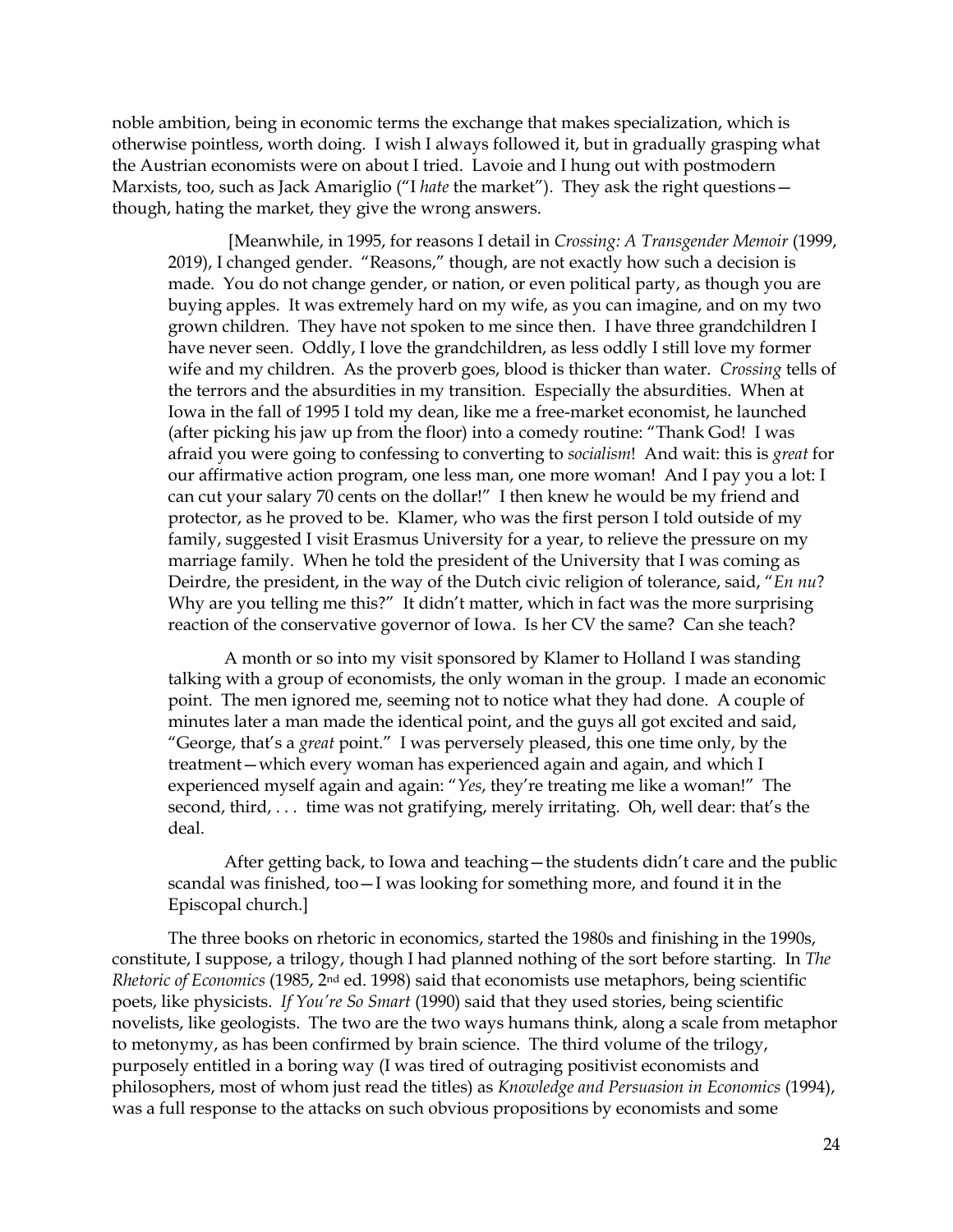philosophers. Its conclusion was that the only basis for epistemology, as philosophers such as Hilary Putnam or indeed both Rortys argued, is ethics—exactly as Cardinal Newman as exposited by Wayne Booth had said: in Wayne's words, "discovering good reasons, finding what really warrants assent because any reasonable person ought to be persuaded by what has been said." That's all. No tricks.

Klamer and I wrote a paper for an economics conference in 1995 in which we showed that a quarter of the earnings from wage work came from persuasion, sweet talk, rhetoric—not threats or orders or physical coercion, or the routine but isolated work, but the manager persuading her employees or her banker or her customers; the secretary sweet talking a document though a sticky bureaucracy; the rhetoric the police use short of violence.<sup>29</sup> Hmm, I thought. That's surprising. Klamer was not surprised, because he was far ahead of me in understanding that humans work with language beyond orders and information. The sacred, for example.

§

And so I moved in 2000 to my final academic employer, the University of Illinois at Chicago. Again it was the wearing out of love by the institution that pushed me. By this time my colleagues in Economics at Iowa were unhappy with me: what is this weird stuff about literature and sweet talk? Where is your conventionally acceptable model of Prudent-Only Man expressed in mathematics and tested with the *t* distribution? And now gender change?!

The pull was another of those threads of our lives, this time being stuck in 1999 for a couple of hours on a delayed flight in Minneapolis and by God's accident being seated next to an old friend, Betsy Hoffman, who was now the highly entrepreneurial provost at UIC, with an highly entrepreneurial dean of the Liberal Arts, that same Stanley Fish. At least the economists this time knew what they were getting, as those at Iowa had not back in 1980, when I looked like a standard-issue economic historian. At UIC I was also in History, but soon also in English and in Communication, and charmingly if inactively adjunct in Philosophy and Classics. For me this multiple intellectual commitment running off in all directions was, as we used to say in Iowa, hog heaven.

I worked on *The Bourgeois Virtues: Ethics for an Age of Commerce* (2006), thinking it would be one and done. The book developed into a long ethical defense of the ill-named "capitalism," which fit of course with my long-standing but slowly clarifying classical liberalism. Yet I made the argument go far beyond the virtue of prudence. It was intertwined as a new Christian with my studies in theology, reading Aquinas, for example, with growing admiration. The book used so-called virtue ethics, a liberal approach (and that also of Aquinas and Cicero and Aristotle), which the ancient Mediterranean philosophers used without question—and of which, suggestively, Adam Smith was the last modern exponent before its revival by female British analytic philosophers in the 1950s. I taught ethics occasionally back at Erasmus University in the Department of Philosophy on short trips, again sponsored by my loving friend Klamer but also by the University's somewhat orthodox methodologists, and one other full year, 2005-06.

<sup>29</sup> Klamer and McCloskey 1985.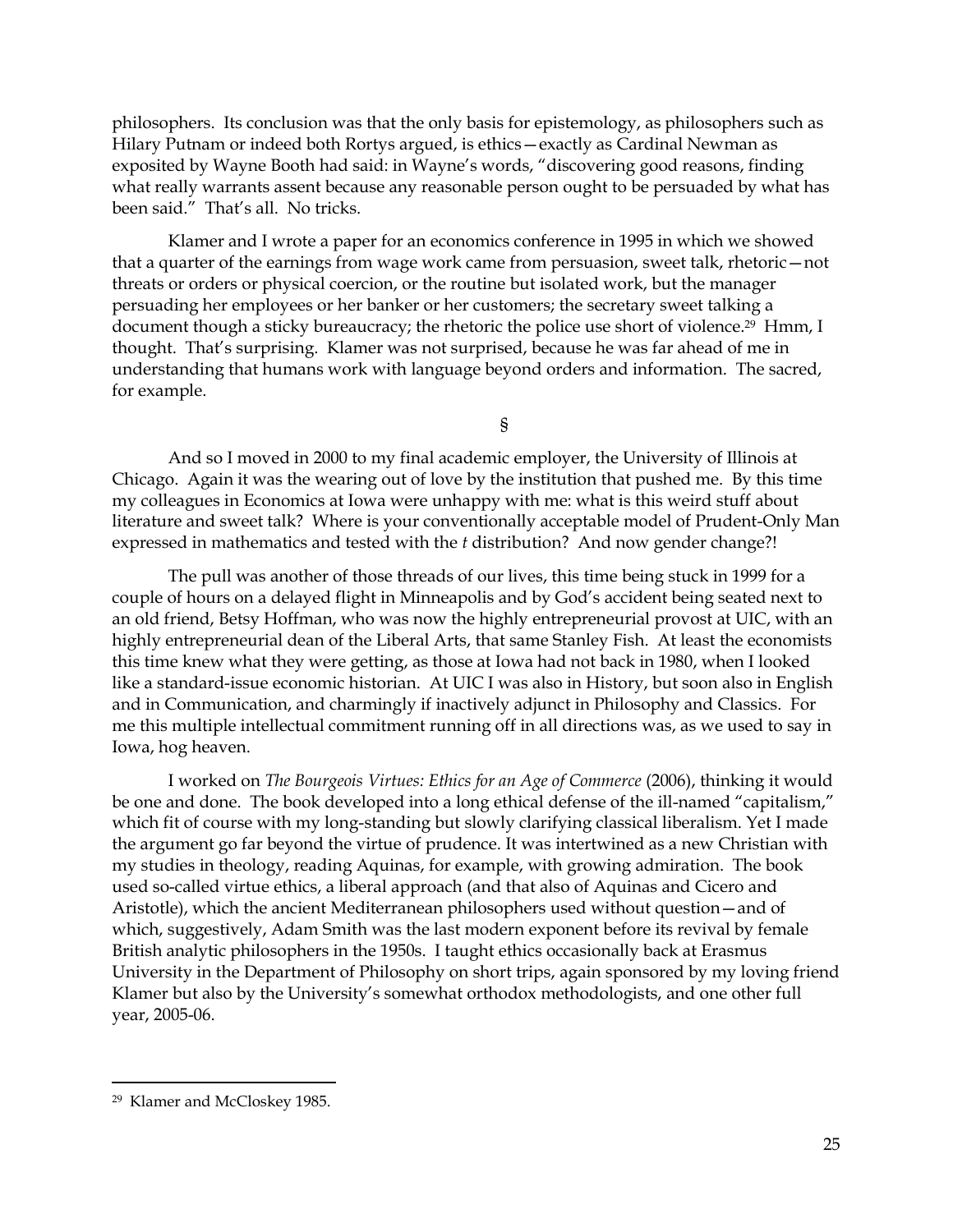But then I started to see that ethics might explain modern economic growth, the central scientific issue in economics. I had always, since the days of Solow and engineering and reading John Stuart Mill's *System of Logic* (1843) as a graduate student, seen calculating the oomph of alternatives as one way to do science. I thought of it in terms of the Solow/Abramowitz residual: after accounting for what marginal productivity, which we know about, can explain, the residual is the mysterious technical change we are left explain. Or as Sherlock Holmes said in "The Adventure of the Blanched Soldier, "Once you eliminate the impossible, whatever remains, no matter how improbable, must be the truth."<sup>30</sup> So in *Bourgeois Dignity* (2010) I embarked on running through all the explanations of modem growth. I found them to be inadequate, even when combined, to explain the startling 3,000 percent rise of income per person in real terms since 1800—the Great Enrichment (the term "Industrial Revolutions" is confined to 1750-1850, a mere doubling, 100 percent, and that only in a very few places; not until something more dramatic changed in the world was it inevitably going to be followed by 3,000 percent: 2 is a long way below 30 on the relevant scale of human flourishing.)

There were I argued two bid sets of existing, and mistaken, oomph-lacking, explanations. On the right of politics the explanation is accumulation of capital, whether physical or human or legal, claimed by Adam Smith (in a rare but understandable false step) through Theodore Schultz to Douglass North. Its historical problem is that such accumulations are commonplace in history but did not result in anything like 3,000 percent. Its economic problem is that accumulation, without new ideas (and where do *they* come from?) experiences sharply diminishing returns.

On the left of politics the explanation is exploitation, and then accumulation (Marx after all was a follower of Smith), such as exploitation by slavery or the surplus value extracted from the English working class. Its historical problem is that exploitation, again, is ancient and ubiquitous, but without 3,000-percent fruit. Africa, for example, had many slave societies. The economic problem is that stealing, except for the one big thief alone in a zero sum society, is not the way to wealth, and the modern world has been strikingly positive sum. Redistribution *within* a base of 100 for an average person in 1800 CE does not get the average of the descendants of the 100-level earners up to an end point of 3,000. Three-thousand percent can only come from a dramatic explosion of new ideas—steam and steel, universities and container ships, sewerage and radio, and on and on. Thus the subtitle of the second volume—it was now looking like I needed a multi-volume work to make the scientific point persuasively—*Why Economics Can't Explain the Modern World.* It can't, or at least not the usual Samuelsonian or Marxist economics can't. And so:

# 2000s: The Ethics of the Economy

### **"Capitalism" is ethical.**

Christianity and economics are consistent.

<sup>&</sup>lt;sup>30</sup> That this principle, a commonplace of scientific or any other kind of thinking, is labeled a "fallacy" by logicians shows the limits of logic in the strict sense as a guide to science, and the importance of what the Greeks called enthymemes. The standard texts of first-order predicate logic for college students will have a section at the back called Fallacies, containing all the ways that humans actually arrive at Newman's "ends," front and back, and much of the argument in between.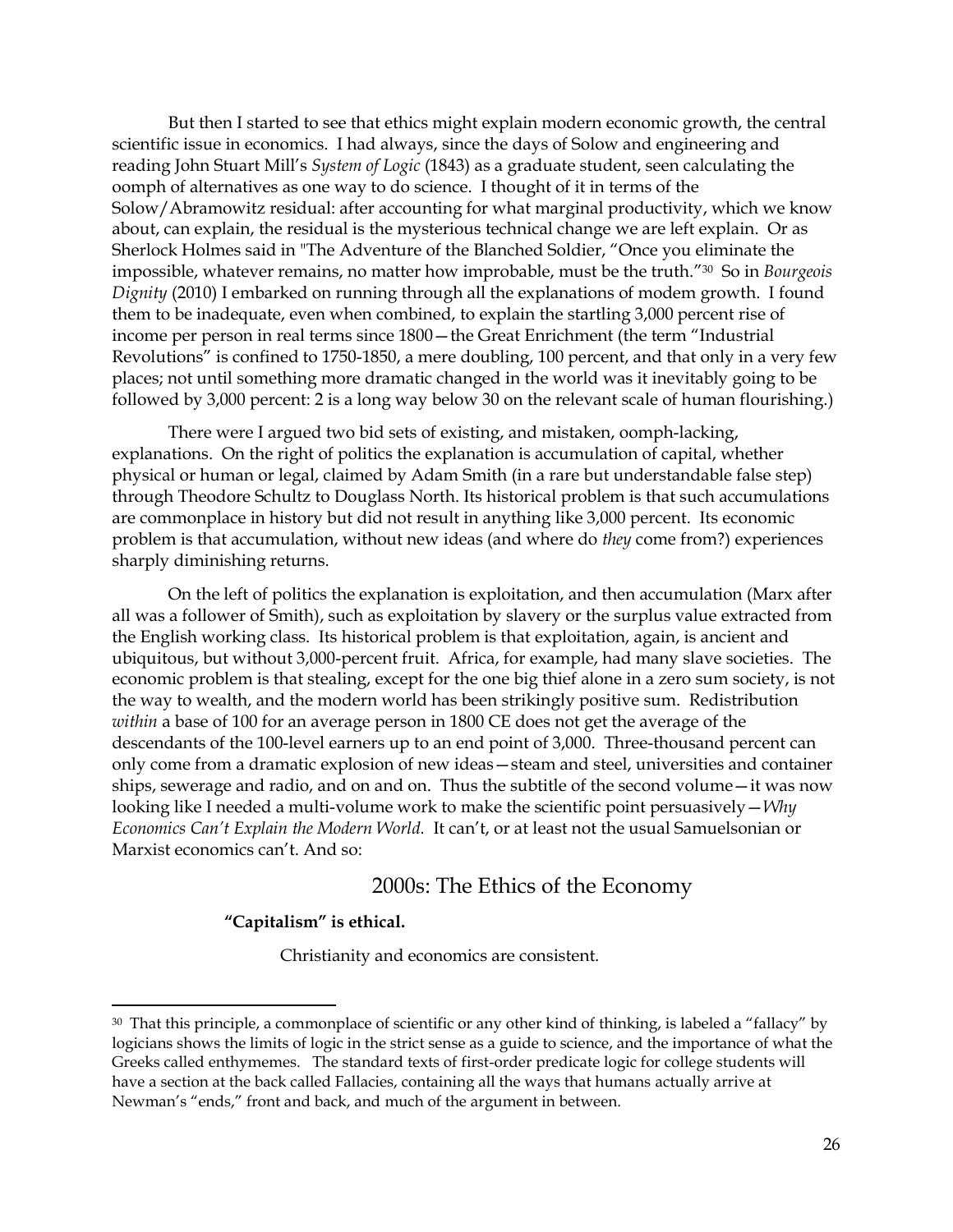Political philosophy must rest on ethics.<sup>31</sup>

#### **Economics of the left or the right does not account for growth.**

Neo-institutionalism for example does not.

Nor does investment or exploitation.

§

But then the scientific question was where the explosion of enriching ideas came from. The proximate cause was not science or the Enlightenment. <sup>32</sup> These were elite preoccupations, Europe-wide when the initiative came from a tiny northwestern corner of Europe, first in Holland and then in the Anglosphere. Science until much later—say, after 1900, by which time the Enrichment was well under way—was anyway largely unconnected with practical matters such as moving to the frontier or opening a new kind of shop or inventing the band saw. What made people first around 1776 in the tentatively liberating countries around the North Sea and their colonial offshoots was something much more democratic and widespread: *the idea of liberalism*. Liberalism is the social theory, contrary to ancient hierarchy (which was enforced rather than reduced by the Enlightenment and high science: look at their patrons) that, as the slave-owner of Virginia put it, all men (and women, dear) are created equal. The hierarchy of agricultural societies was to be flattened in permissions. People were to be treated as adults. The idea was extremely radical, an absurdity at the time in the minds of most people from Kyoto to Copenhagen. Its tentative implementation made the common people bold.

But where then did liberalism come from? What was its own *ultimate* cause? I gradually realized that the causes were a series of lucky accidents of European history since 1517, the successful Reformation, the Revolts, Revolutions, and Reading that could easily have gone the other way. If Luther had not had an Elector of the Empire on his side, had the Spanish Armada landed, had Charles I been as sensible as was his eldest son, had George III been inclined to compromise, had all the fortunate threads of European history in the three centuries before 1789 not wound into a rope of the liberal idea by 1776 (the year, you know, of the publication of *The Wealth of Nations*), the modern world would have awaited another liberalism, elsewhere, Osakan merchants in Japan luckily seizing power, or the liberal tendencies anyway of Islam luckily asserting themselves with sudden success in the Ottoman Empire. Unlikely, you say. But so was the case of the miserably backward and horribly illiberal northwest of Europe in 1500. Liberalism was not some virtue deep in European history—not Western Christianity or the WEIRD hypothesis, for example, neither of which stands up to serious historical inquiry.<sup>33</sup> I came to lean hard against the presumption, difficult even for Europeans of good will to elude, that melanin-challenged people are better than others. Here I join hands with the comrades of my leftwing youth, but in the liberal cause that all people *are* equal and should be left alone by

<sup>31</sup> McCloskey 2006b.

<sup>32</sup> This contrary to my *geliefde* and *geleerd* friend, and ally in our little group of ideational students of the economic past, Joel Mokyr, as in Mokyr 2010 and 2016.

<sup>&</sup>lt;sup>33</sup> I confront the Christianity hypothesis very briefly in McCloskey 2020. I am trying to get up enthusiasm for confronting the similarly Eurocentric WEIRD hypothesis.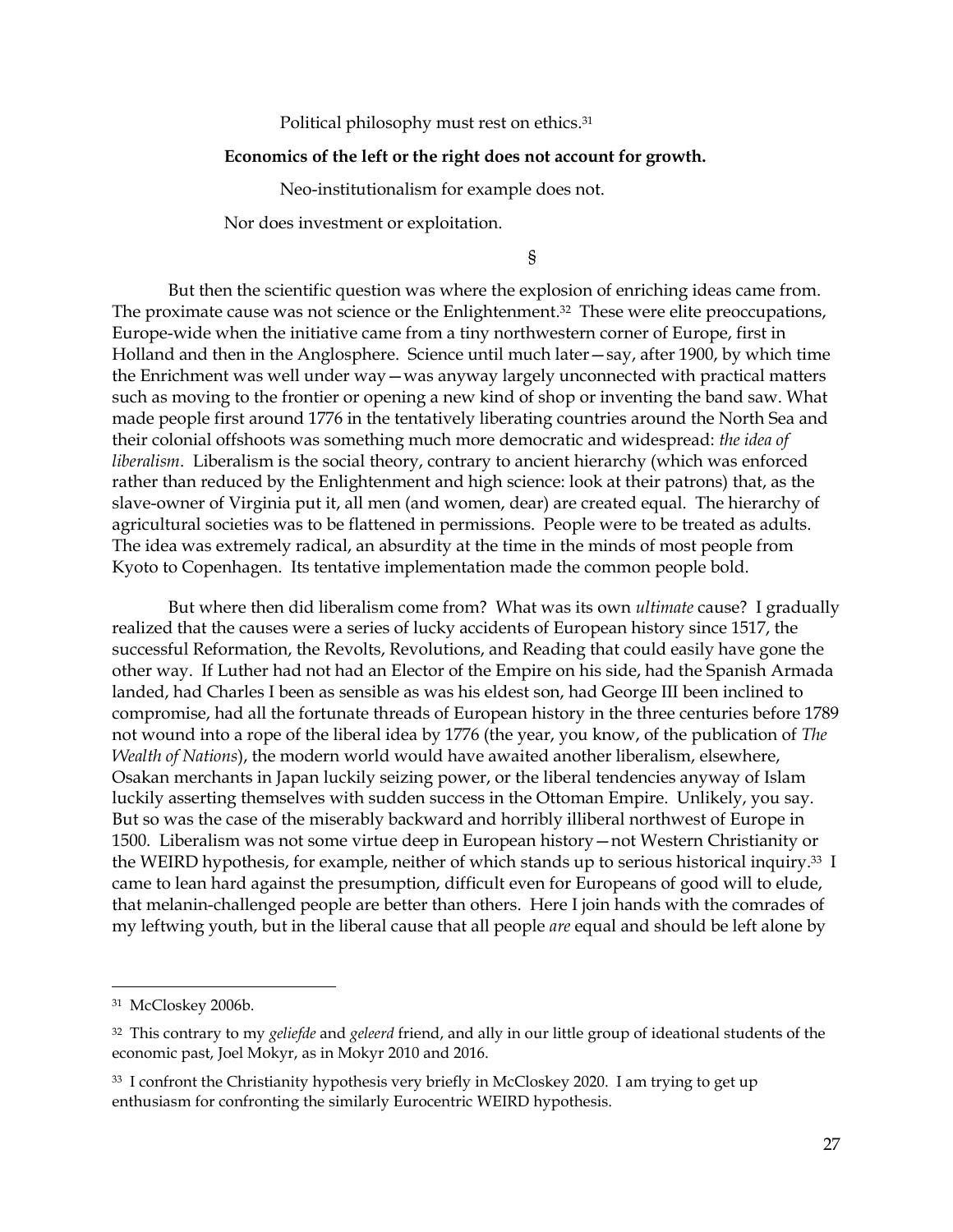the hierarchies—as the spectacular economic and often democratic successes recently of very non-European people has suggested.

I claim it as a killer app of a humanomics that I slowly realized I had long been drifting towards. I was bobbing in the wake, unaware, of the pioneering ships of Smith, Mill, Boulding, Coase, Hirschman, Lavoie, Klamer, Vernon Smith, Bart Wilson. And so:

## 2010s: Liberty and the Great Enrichment

## **Liberalism explains the modern world.**

## **Humanomics is the way forward for economics and economic history.**

§

What are we to conclude from this strange story?

For one thing, that stories matter to our lives—the story we tell ourselves as scientists no less than the ones we tell ourselves as wives or sons or Germans or whatever. From beginning to end we are narrating ourselves, doing memory. One thing I learned from my transgender memoir, which I knew theoretically but did not feel on my pulse until then, is that there's no such thing a narrative that is God's Truth—except, I reflected as a new Christian, God's Truth to be revealed at the Second Coming, until then imperfectly seen by fallible humans through a glass darkly. We can't tell literally all the world, or all even of a single human life. We can only set down stepping stones here and there through the garden of our lives. The legal novelist John Grisham is supposed to have said, "The difference between reality and fiction is that fiction has to make sense." We are sense-making animals, setting down those stepping stones. It is after all a central point in the humanities and in humanomics.

How then does it fit together? What stepping stones? Three recent collections of shorter pieces published by the American Institute for Economic Research (which as a young socialist I specifically hated, without having the slightest idea what it actually was advocating: paradox piled upon paradox) offer a blessedly short way of getting the data to draw your own conclusions. The collections contain replies, book reviews, and journalistic pieces on economics, history, and liberalism, and are a way into the scientific and methodological claims. Of course I would prefer that you turn to JSTOR and read every one of my several hundred articles, and buy and read every one of my two dozen books. (Especially buy. Ha, ha. Note that what makes the joke is the unease we have with Fiske's market pricing.)

All my work shows that I am above all a quantifier. The claim will surprise people who do not find lots of charts giving marginally relevant statistics or massive tables of regression coefficients with asterisks attached. My friend the historical sociologist Jack Goldstone said of *Bourgeois Dignity* (2010), without thinking the matter through very carefully, that it "was not quantitative." But he was being fooled by the absence of very many tables in the book, or any *t* tests at all, not a standard error in sight. Yet on every page, and often several times per page, the book is asking How Big, and suggesting ways to answer it, and sometimes coming up with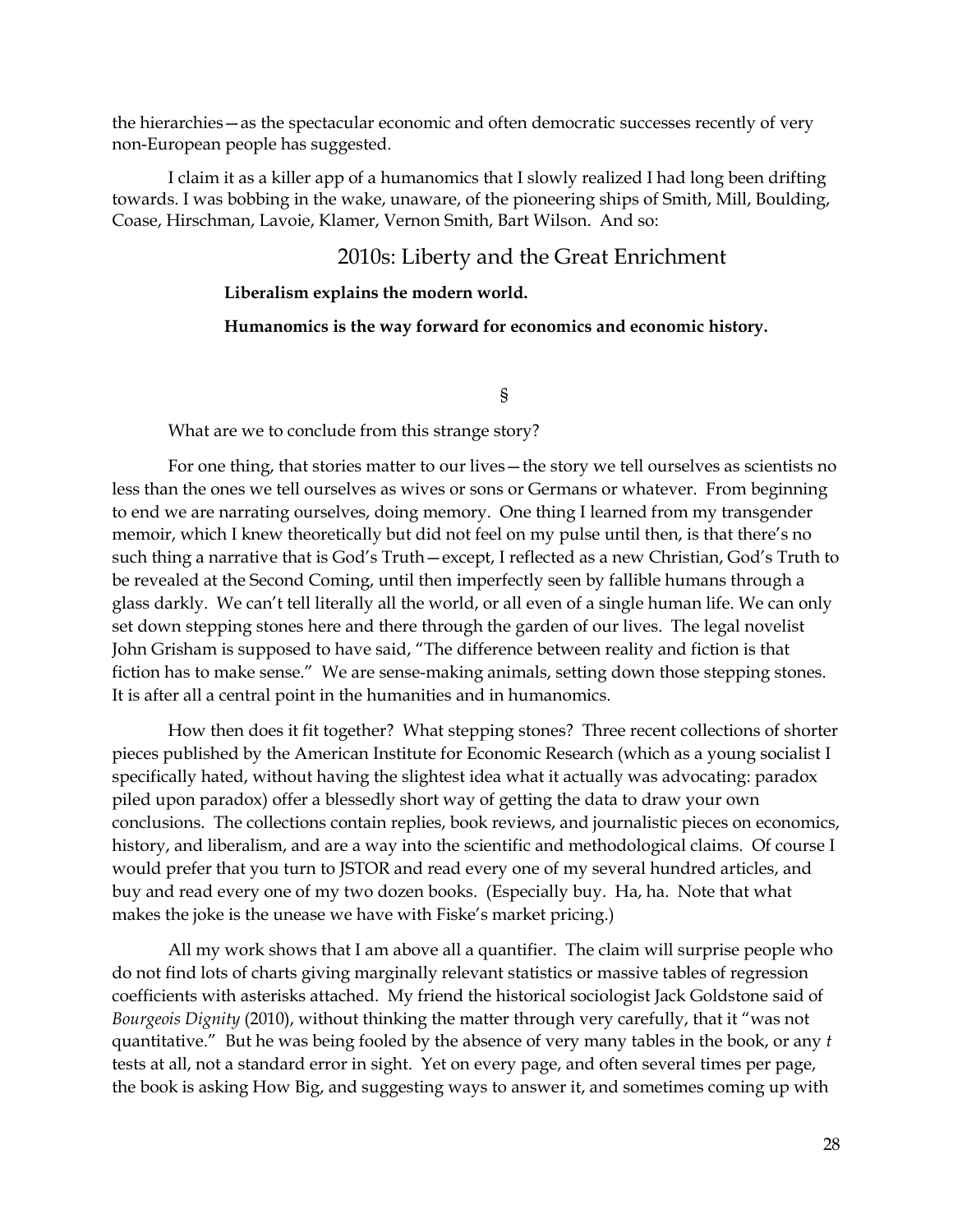relevant orders of magnitude, engineer-style. When I pointed this out to him, Jack agreed. He is after all a graduate of Feynman's Cal Tech. If you can find a page of my writing, even my most literary or theological writing, such as "Voodoo Economics" in *Poetics Today* (1991) or "Humility and Truth" in the *Anglican Theological Review (*2006a), that does not contain implicitly a quantitative standard, I shall be surprised.

I do not write any sentence without asking—often confessedly at the *N*th draft, when I notice how stupid or ill-argued something is that I've allowed myself to write in the *N*-*M*th draft—the terrifying but scientifically necessary question Milton Friedman always asked in seminars: How do you know? The first week as an assistant professor at Chicago I was at a cocktail party at Robert Gordon's house, and we were gathered around Milton. I ventured to assert, *on the basis of a column in* Newsweek *that Milton had just published,* that U.S. professional sport was a "monopoly." He looked up at me (he was very short) and asked the overwhelming question. I could hardly admit that I knew because he had told me so, and I retreated in confusion. He was undoubtedly seeking innocently for more evidence or arguments to test the proposition, not disciplining a smart aleck. But the smart aleck learned the lesson.

Because I write reasonably well (after those *N* revisions) people are liable to assume I am similar to, say, Walt Whitman Rostow (1916-2003), a great economic historian, contributing in the 1940s to the early uses of Keynesian reasoning in economic history and, with Anna Schwartz, to the quantitative economic history of business cycles. Walt wrote so well and above all so easily that he did not ask the terrifying question sentence by lovely sentence, and was led into scientific error. (And in advising President Johnson on Vietnam he was perhaps led into military error by the same disability.) John Kenneth Galbraith was another case in point. I once did a retrospective review of Galbraith's *The New Industrial State* (first ed. 1967), re-issued in a commemorative edition in 2007 by his economist son, James, and said to Jamie, whom I knew a bit and liked, "I'm sorry I was so tough on your father, but he never tested anything, never wrote as though he were asking 'Really, how do I know?'" Jamie, who is the soul of scientific seriousness (though, alas, a fierce Democrat), replied, "Yes, I agree, Deirdre, and I've devoted my own scientific life to not making the same mistake." Good. Something like the same curse of fluency is going on with the numerous economists who are too fluent in axiom-and-proof, Max-U modeling of slight revisions of other models, or econometrically in the search for more magic dust of instrumental variables. The fault is to let one's facility with a machine, whether real analysis or regression analysis or the analysis of English prose (for which see *Economical Writing*), overwhelm sober truth, which is better found with All Hands on Deck than running the machine until it burns out.

I want, as Cardinal Newman said, to do forthrightly the before-and-after, the judgments at the "ends." I do not want them to run the show form behind the curtain. But I want also to do correctly the middle bits, the counting and classifying and comparing that we usually think is all there is to science. Some of the incorrectness is the shocking misuse of statistical significance, which motivated my immensely productive collaborations with Stephen Ziliak, and which at last the American Statistical Association has roundly condemned (and also no less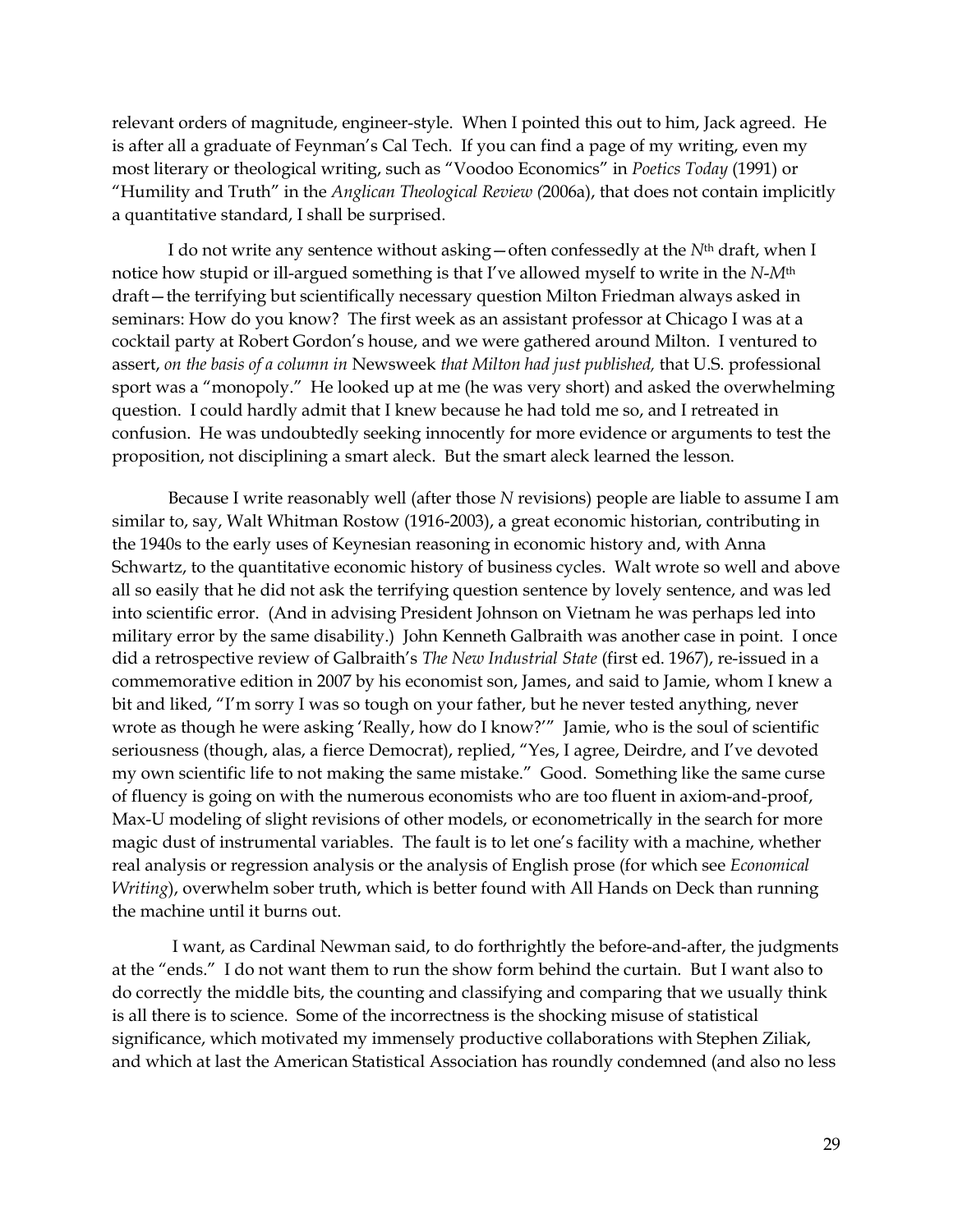than the US Supreme Court, nine votes to zero) <sup>34</sup>—though economists have yet to realize it. Or the belief in the precision of extremely roughly estimated numbers. Or the failure to think through a relevant scale on which a number or a comparison can be meaningfully placed. Or the failure to give or even imply a relevant quantitative test (thus the unstoppable literature I have written against for fifty years of war-talk "failure" of nations). Or not knowing how one's "data" was "given." Or the mistaking of necessary and intermediate for sufficient and ultimate causes of economic growth. All these arouse my scientific indignation, and should arouse yours, too. (Comparing is the humanistic version of counting, by the way. Not comparing— Does it work in Chinese history?—should also arouse your indignation.) I realize, as Adam Smith pointed out early in *The Theory of Moral Sentiments*, that indignation against Ms. X or Mr. Y is liable merely to evoke a protective response in the reader. But, darn it, we have to stop doing these wretchedly unscientific things.

In scientific method and substance, you see, I admit a habit of opposition. I promise you it is not because I am seeking attention or merely find it amusing to irritate people. It is because most of what passes for scientific truth in economic history, and in much of economics, or for that matter in the newspaper, is quite wrong, and often absurdly so, and I feel urgently a duty to correct it, for the good of the order. Every competent economist knows that at least half, maybe a good deal more, of what passes for economic reasoning in politics is scientific rubbish – that the balance of payments or trade is relevant for anything, that nations "compete" in foreign trade, that jobs are "created" and such creation is the point of economic policy, and on and on. But so it is in high economic science. Let's do it right. All Hands on Deck. Humanomics.

And in addition to being a quantifier I am a Christian liberal, and was one even when I thought I was a socialist agnostic. The liberal David Boaz at the Cato Institute puts it at the outset of *The Libertarian Mind,* "In a sense, there have always been but two political philosophies: liberty and power."<sup>35</sup> I have never sought power. I have always respected people, at any rate theoretically (though how many times I have failed, and snapped at subordinates or insulted bosses, I do not want to recount). As a boy I did not fight. I intensely dislike pushing people around.

But I do, passionately, want to persuade you. For your own good, you understand, as an economic or historical scientist, and for the good we can do with a liberal humanomics for the wretched of the earth.

<sup>34</sup> American Statistical Association 2016; and Ziliak and McCloskey 2008.

<sup>35</sup> Boaz 2015, p. 1.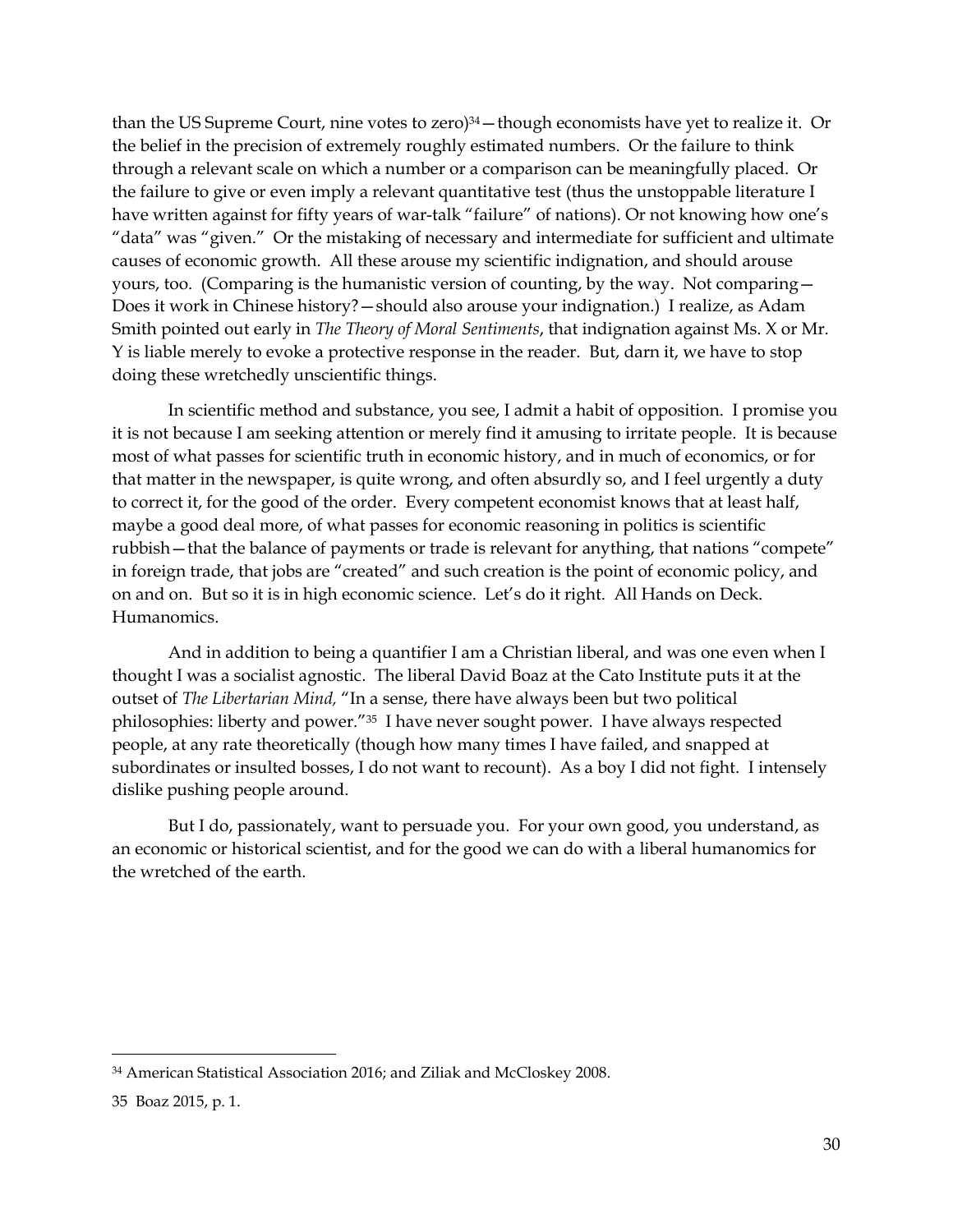### Works Cited

Alchian, Armen A., and William R. Allen. 1964. *University Economics*, and numerous later edtions and versions.

- Amariglio, Jack, with Deirdre Nansen McCloskey. 2008. "Fleeing Capitalism: A Slightly Disputatious Conversation/Interview among Friends." Pp. 276-319 in Jack Amariglio, Joseph Childers, and Steven Cullenberg, eds., *Sublime Economy: On the Intersection of Art and Economics*. London: Routledge.
- American Statistical Association. 2016. "Statement on Statistical Significance and *P*-Values." *The American Statistician* 70 (2): 129-133. At http://amstat.tandfonline.com/doi/pdf/10.1080/00031305.2016.1154108

Banfield, Edward C. 1958. *The Moral Basis of a Backward Society*. New York: Free Press.

- Bellow, Saul. 1994. *It All Adds Up: From the Dim Past to an Uncertain Future*. New York and London: Penguin.
- Boaz, David. 2015. *The Libertarian Mind*. New York: Simon and Schuster.
- Booth, Wayne C. 1974. *Modem Dogma and the Rhetoric of Assent*. Chicago: University of Chicago Press.
- Booth, Wayne C. 2005. "Blind Skepticism versus a Rhetoric of Assent." *College English* 6,: 378-388.
- Boulding, Kenneth E. 1956. *The Image: Knowledge in Life and Society*. Ann Arbor: University of Michigan Press.
- Brodkey, Linda. 1994. "Writing on the Bias." *College English* 56 (Oct): 527-47.
- Conrad, Alfred, and John R. Meyer. 1964. *The Economics of Slavery: and Other Studies in Econometric History*.
- Dorfman, Robert, Paul A Samuelson, and Robert Solow*.* 1958. *Linear Programming and Economic Analysis.* New York: McGraw-Hill.
- Edwards, Sebaastian, and Leonidas Montes. 2020. "Milton Friedman in Chile: Shock Therapy, Economic Freedom and Exchange Rates." *Journal of the History of Economic Ideas* 42: 105-132.
- Erasmus, Desiderius, of Rotterdam. 1500–1533. *The Adages of Erasmus*. Selected by William Barker. Toronto: University of Toronto Press, 2001.
- Feynman, Richard. 1963. *The Feynman Lectures on Physics*. At http://www.feynmanlectures.caltech.edu
- Fiske, Alan Page. 1991. *The Structures of Social Life: The Forms of Elementary Human Relations: Communal Sharing, Authority Ranking, Equality Matching, Market Pricing*. New York: Free Press.
- Fogel, Robert William. 1964. *Railroads and American Economic Growth: Essays in Econometric History*. Baltimore: Johns Hopkins University Press.
- Heilbroner, Robert. 1953. *The Worldly Philosophers: The Lives, Times, and Ideas of the Great Economic Thinkers*. 7th ed. New York: Simon and Schuster, 1996.
- Heyne, Paul, 1976. *The Economic Way of Thinking.* 1st ed. Science Research Associates; recent editions through 13<sup>th</sup> also Peter J. Boettke, and David L. Prychitko. New York: Pearson.
- Iannaccone,. Laurence. 2018. Personal correspondence with McCloskey.
- Keynes, John Maynard. 1936. *The General Theory of Employment, Interest and Money*. London: Macmillan.
- Kirzner, Israel M. 1976. Equilibrium vs. Market Processes. In E. Dolan, ed., *The Foundations of Modern Austrian Economics*. Kansas City: Sheed and Ward.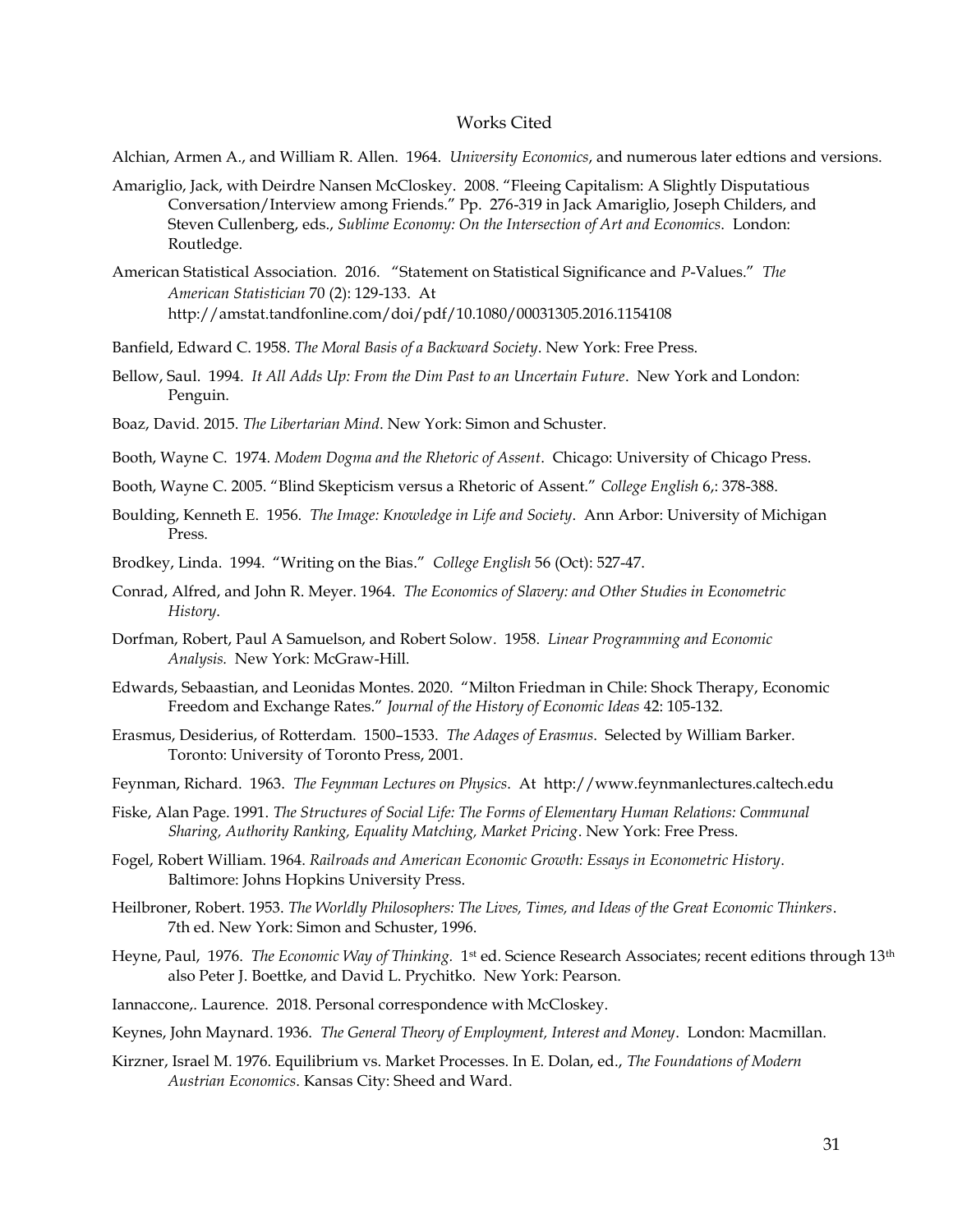- Klamer, Arjo, and Deirdre Nansen McCloskey. 1995. "One Quarter of GDP is Persuasion." *American Economic Review* 85 (May): 191-195.
- Koopmans, Tjalling C. 1957. *Three Essays on the State of Economic Science*. New York: McGraw-Hill.
- Lakatos, Imre. 1970. "Falsification and the methodology of scientific research programmes." Pp. 91– 195 in Lakatos and Alan Musgrave eds. *Criticism and the Growth of Knowledge*. Cambridge: Cambridge University Press.
- Levitt, Steven B., and Stephen J. Dubner. 2005. *Freakonomics: A Rogue Economist Explores the Hidden Side of Everything*. New York: William Morrow.
- McCloskey, Deirdre Nansen. 1983. "The Rhetoric of Economics." *Journal of Economic Literature* 31: 482- 517.
- McCloskey, Deirdre Nansen. 1986. *The Writing of Economics.* New York: Macmillan; 2nd ed. *Economical Writing* (Waveland Press); 3rd ed. *Economic Writing: Thirty-Five Rules for Clear and Persuasive Prose* Chicago: University of Chicago Press.
- McCloskey, Deirdre Nansen, 1991. "Voodoo Economics." *Poetics Today* 12: 287-300.
- McCloskey, Deirdre Nansen. 1992. "The Natural." *Eastern Economic Review* 18: 237-239.
- McCloskey, Deirdre Nansen. 2006a. "Humility and Truth." *Anglican Theological Review* 88: 181-96.
- McCloskey, Deirdre Nansen. 2006b. "Hobbes, Rawls, Buchanan, Nussbaum, and All the Virtues." Unpublished MS available at deirdremccloskey.org.
- McCloskey, Deirdre Nansen. 2018a. "The Applied Theory of Bossing People Around: Thaler's Nobel." *Reason,* March: 8-9.
- McCloskey, Deirdre Nansen. 2018b. "Schumpeter the Incomplete Rhetorician." Unpublished. Available at deirdremccloaskey.org. Forthcoming 2021,*Jouirnal of Austrian Economics.*
- Mokyr, Joel. 2010. *The Enlightened Economy: An Economic History of Britain 1700–1850.* London: Penguin Press.
- Mokyr, Joel. 2016. *Culture of Growth: Origins of the Modern Economy*. Princeton: Princeton University Press
- Montes, Leonidas. 2015. "Friedman's Two Visits to Chile in Context." At https://jepson.richmond.edu/conferences/summer-institute/papers2015/LMontesSIPaper.pdf
- Montes, Leonidas. 2016. "Milton Friedman y sus visitas a Chile." *Revista de Estudios Públicos* 141: 121–171.
- Morgenstern, Oskar. 1950. *On the Accuracy of Economic Observations*. Princeton, New Jersey: Princeton University Press.
- Newman, John Henry. 1870. An Essay In Aid of a Grammar Of Assent
- Newman, John Henry. 1864. *Apologia Pro Vita Sua: A History of My Religious Opinions.*
- Newman, John Henry. 1870. *An Essay in Aid of a Grammar of Assent.*
- Novick, Peter. 1988. *That Noble Dream: The "Objectivity Question" and the American Historical Profession*. Cambridge: Cambridge University Press.
- Putnam, Robert D.. R. Leonardi, R. Nanetti. 1993. *Making Democracy Work: Civic Traditions in Modern Italy*. Princeton: Princeton University Press.
- Robinson, Joan. 1946. "Obstacles to Full Employment" in Robinson, *Contributions to Modern Economics*. New York: Academic Press, 1978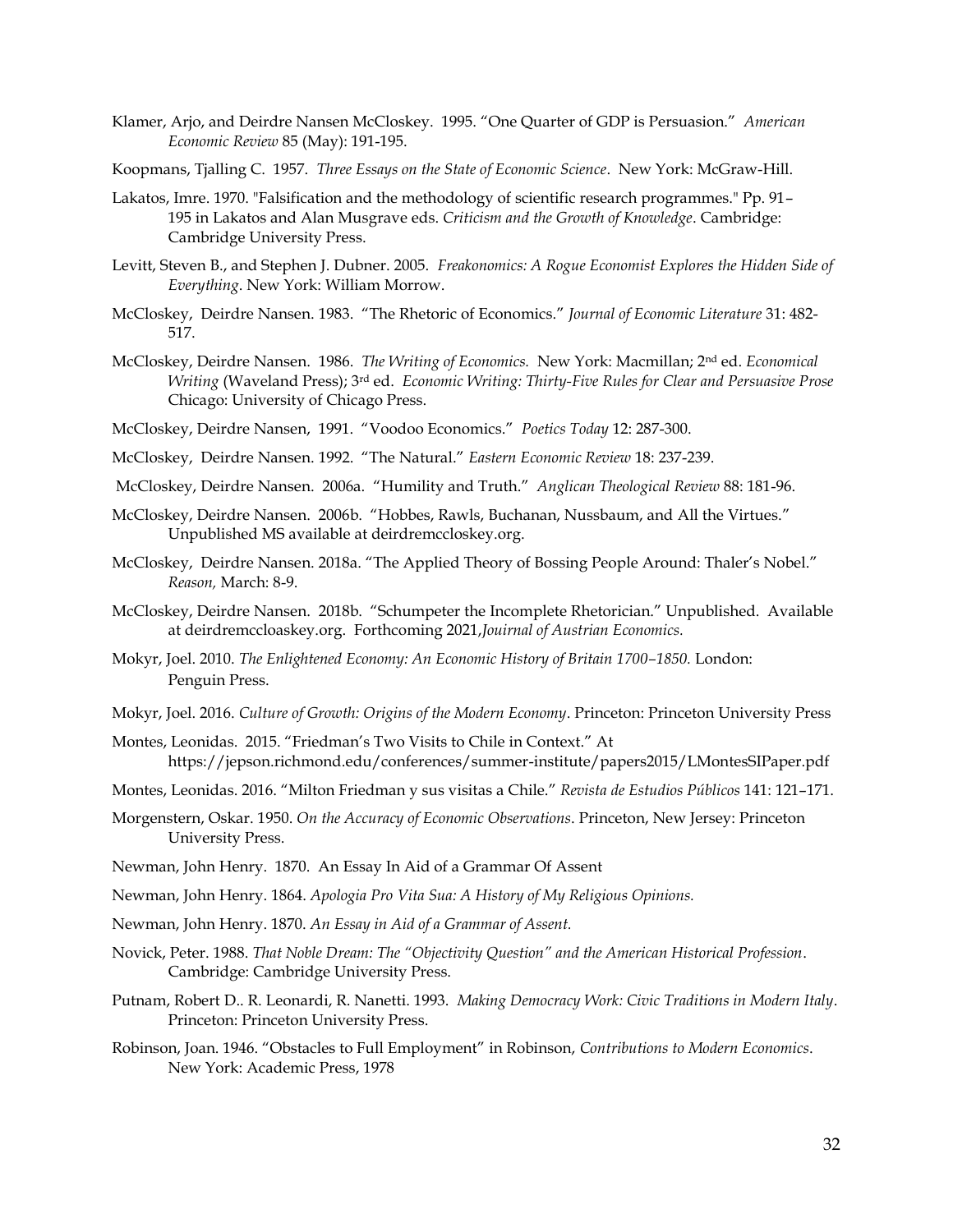- Rorty, Amélie Oksenberg. 1983. "Experiments in Philosophical Genre: Descartes' *Meditations*." *Critical Inquiry* 9: 545-565.
- Smith, Vernon and Bart J. Wilson. 2019. *Humanomics*. Cambridge: Cambridge University Press.
- Solow, Robert. 1957. "Technical Change and the Aggregate Production Function." *Review of Economics and Statistics* 39: 312–320.
- Sraffa, Piero. *Production of Commodities by Means of Commodities: Prelude to a Critique of Economic Theory*. Cambridge: Cambridge University Press.
- Todorov, Tzvetan. 2000. *Hope and Memory: Lessons from the Twentieth Century.* David Bellos, trans. Princeton: Princeton University Press, 2003.
- Wigner, Eugene. 1960. "The Unreasonable Effectiveness of Mathematics in the Natural Sciences." *Communications in Pure and Applied Mathematics* 13: 1-14.

#### McCloskey's Books

- 1973. *Economic Maturity and Entrepreneurial Decline: British Iron and Steel, 1870-1913.* Harvard University Press.
- 1981. *Enterprise and Trade in Victorian Britain: Essays in Historical Economics.* Allen and Unwin.
- 1982. *The Applied Theory of Price.* Macmillan; 2 nd ed., 1985.
- 1985. *The Rhetoric of Economics*. Madison: University of Wisconsin Press; 2nd Edition, 1998.
- 1986. *The Writing of Economics.* Macmillan; 2nd ed. *Economical Writing*, Waveland Press, 1999; 3 rd ed., *Economical Writing*: *Thirty-Five Rules for Clear and Persuasive Prose*, University of Chicago Press.
- 1987. *Econometric History*. Macmillan U.K.
- 1990. *If You're So Smart: The Narrative of Economic Expertise.* University of Chicago Press.
- 1994. *Knowledge and Persuasion in Economics.* Cambridge University Press.
- 1997. *The Vices of Economists; The Virtues of the Bourgeoisie*. University of Amsterdam Press and University of Michigan Press.
- 1999. *Crossing: A Memoir*. University of Chicago Press. Reprint with an afterword as *Crossing: A Transgender Memoir*, 2019.
- 2000. *How to Be Human\* \*Though an Economist*. University of Michigan Press.
- 2001. [edited by Stephen T. Ziliak]. *Measurement and Meaning in Economics: The Essential Deirdre McCloskey*. Elgar.
- 2002. *The Secret Sins of Economics.* University of Chicago Press*.*
- 2006. *The Bourgeois Virtues: Ethics for an Age of Commerce* [Vol. 1 of the trilogy "The Bourgeois Era"] University of Chicago Press.
- 2008 [with Stephen T. Ziliak] *The Cult of Statistical Significance: How the Standard Error Costs Us Jobs, Justice, and Lives.* University of Michigan Press